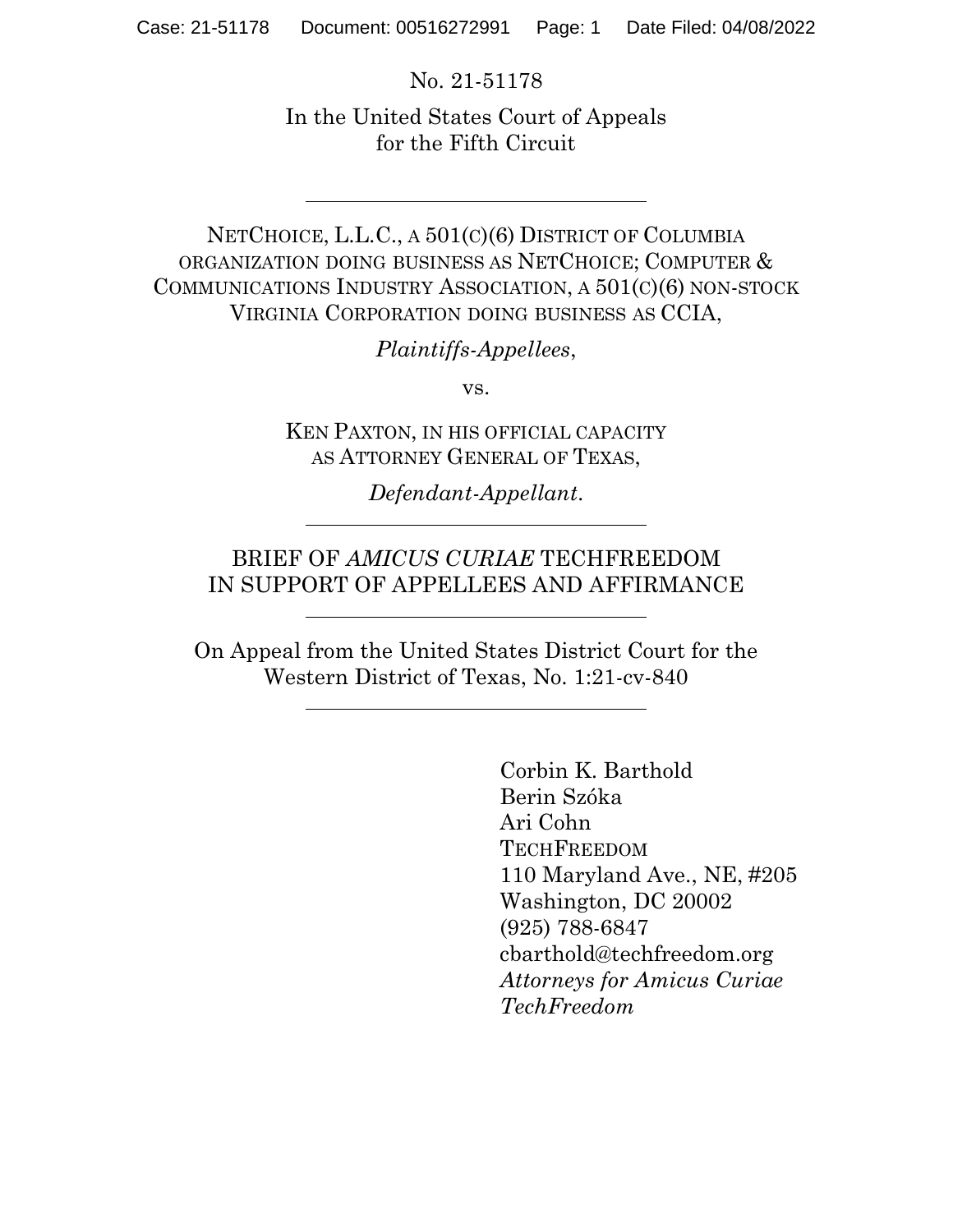### CERTIFICATE OF INTERESTED PERSONS

Pursuant to Circuit Rule 29.2, the undersigned counsel of record certifies that, in addition to the persons and entities listed in Plaintiffs-Appellees' Certificate of Interested Persons, the following listed persons and entities as described in the fourth sentence of Circuit Rule 28.2.1 have an interest in the outcome of this case. These representations are made in order that the Judges of this Court may evaluate possible disqualification.

### Amicus Curiae:

TechFreedom

### Counsel for Amicus Curiae:

Corbin K. Barthold

Berin Szóka

Ari Cohn

TechFreedom has no parent corporation. No publicly held company has any ownership interest in TechFreedom.

### /s/ Corbin K. Barthold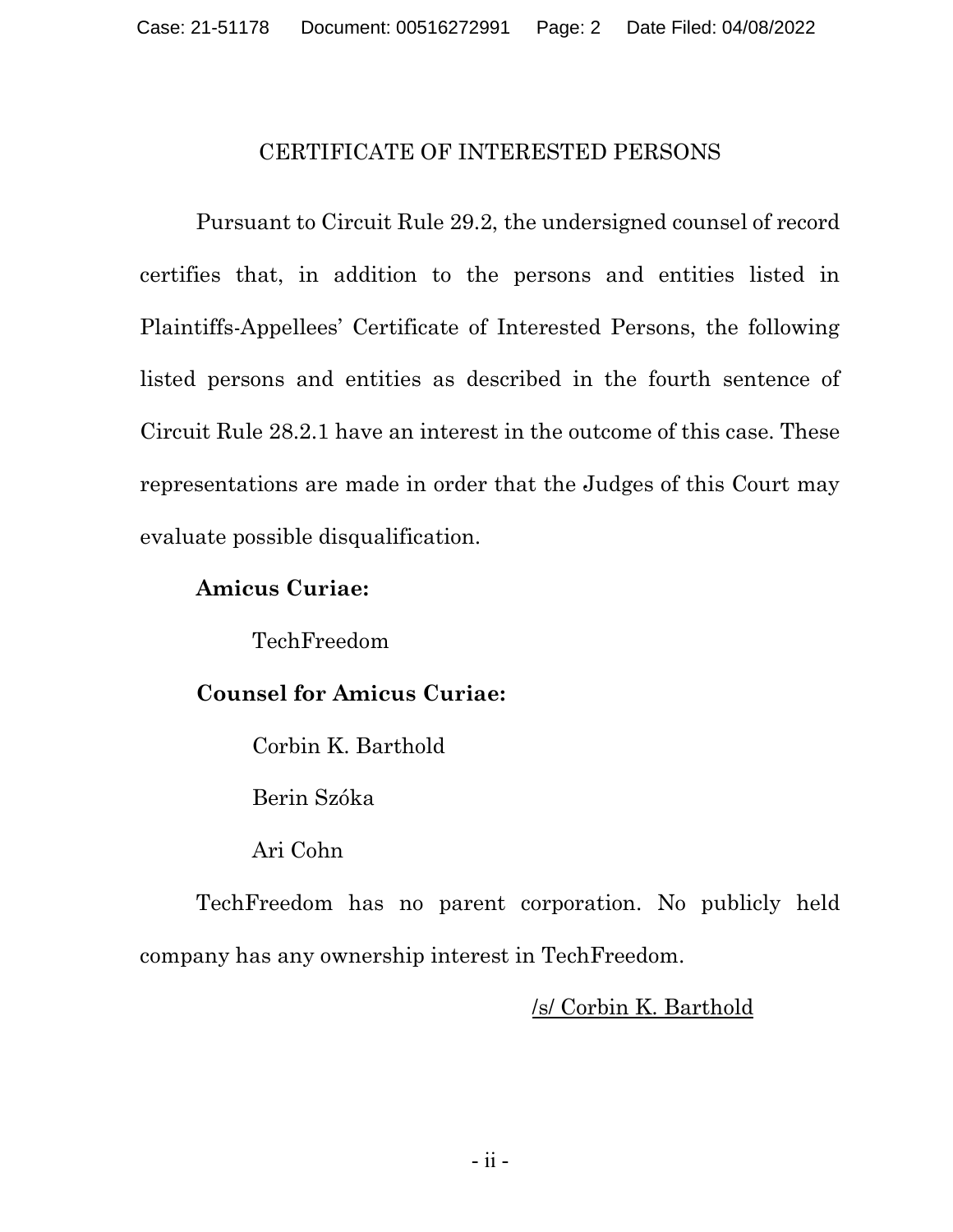# TABLE OF CONTENTS

# Page

| $\mathbf{I}$ . | Social Media and Common Carriage Are Irreconcilable |                                             |  |
|----------------|-----------------------------------------------------|---------------------------------------------|--|
|                | A.                                                  | Social Media Are Not "Carriage": They Are   |  |
|                | <b>B.</b>                                           | Social Media Are Not "Carriage": They Are   |  |
|                | $\rm C$ .                                           | Social Media Are Not "Common": They Are Not |  |
| II.            | Social Media Bear None of the Indicia of Common     |                                             |  |
|                | $\mathbf{A}$ .                                      |                                             |  |
|                | <b>B.</b>                                           | "Have Enjoyed Governmental Support"  16     |  |
|                | C.                                                  |                                             |  |
|                | D.                                                  |                                             |  |
| Ш.             | Supreme Court Case Law Does Not Save HB20's         |                                             |  |
|                | A.                                                  |                                             |  |
|                | В.                                                  |                                             |  |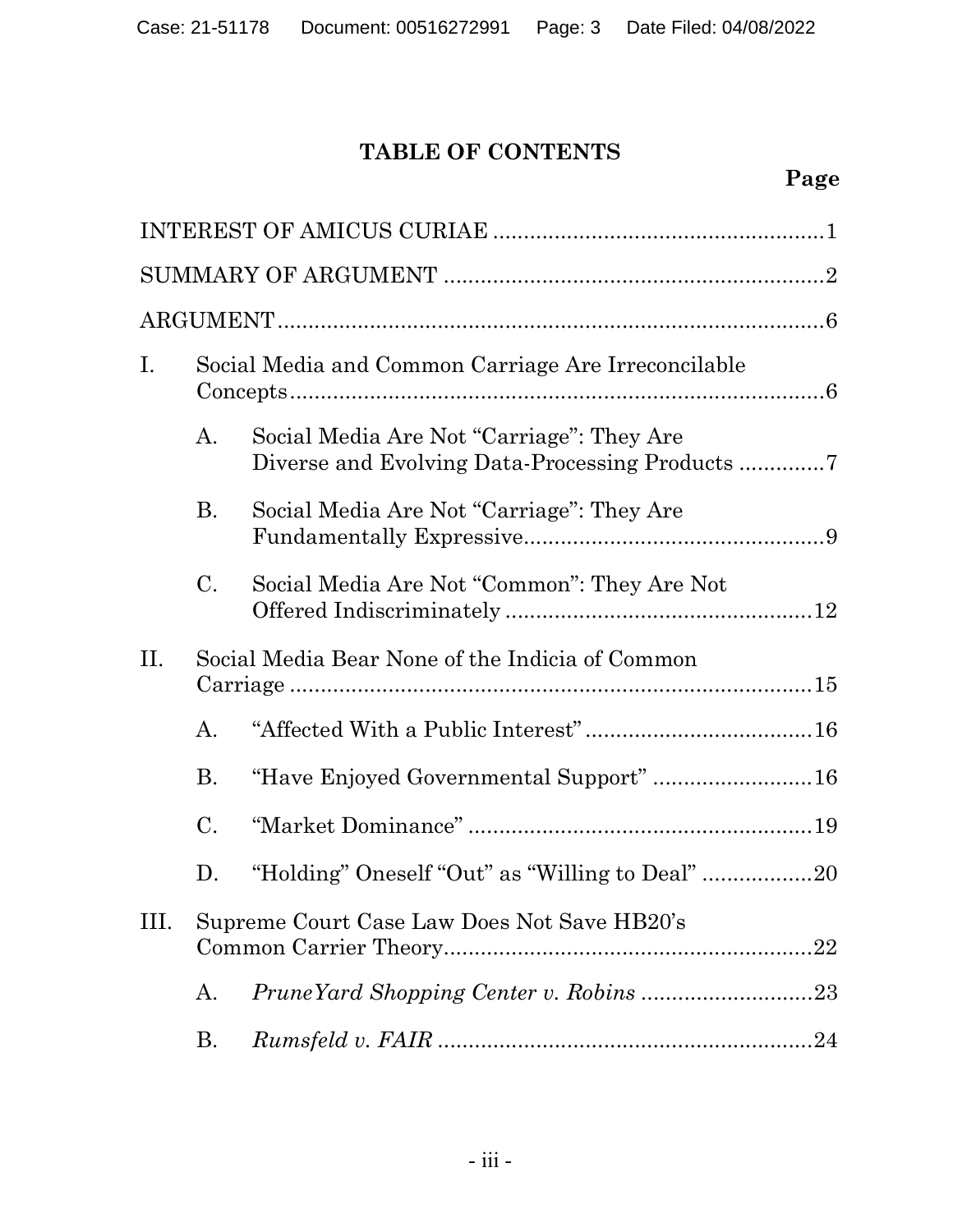# TABLE OF CONTENTS (Cont.)

# Page

|  | IV. The Burdens Imposed by HB20 Go Far Beyond |  |
|--|-----------------------------------------------|--|
|  |                                               |  |
|  |                                               |  |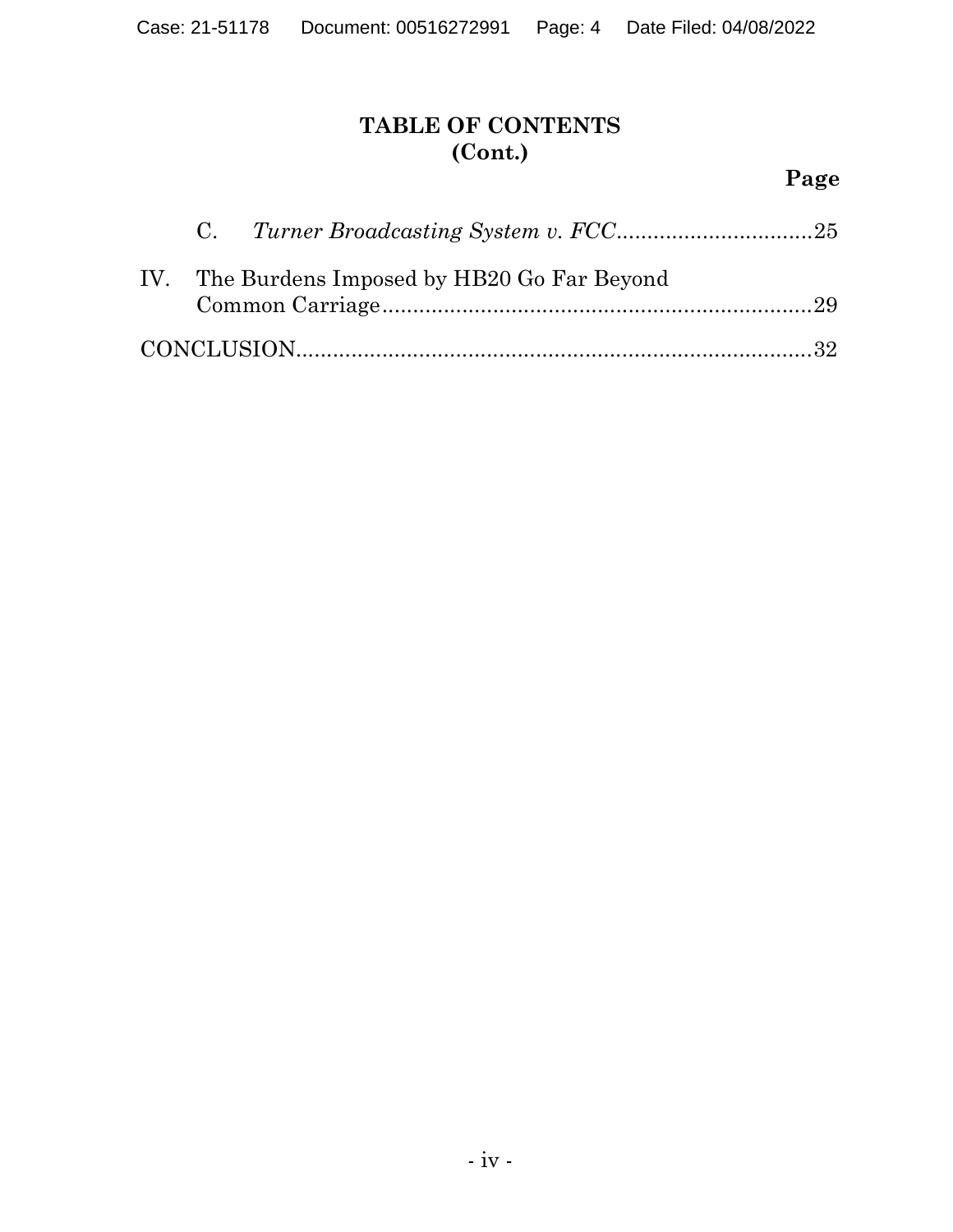## TABLE OF AUTHORITIES

# Page(s)

## Cases

| Biden v. Knight First Am. Inst.,                                                                                 |
|------------------------------------------------------------------------------------------------------------------|
| Carlin Comme'ns, Inc. v. Mountain States Tel. & Tel. Co.,                                                        |
| Columbia Broadcasting v. Democratic Comm.,                                                                       |
| Denver Area Educ. Telecomms. Consortium v. FCC,                                                                  |
| German Alliance Ins. Co. v. Kansas,                                                                              |
| Hurley v. Irish-American Gay, Lesbian and Bisexual<br>Group of Boston, 515 U.S. 557 (1995) 3, 11, 12, 23, 24, 28 |
| Lombard v. Louisiana,                                                                                            |
| Lorain Journal Co. v. United States,                                                                             |
| Masterpiece Cakeshop v. Colo. Civ. Rights Comm'n,                                                                |
| McCoy v. Pac. Spruce Corp.,                                                                                      |
| Miami Herald v. Tornillo,                                                                                        |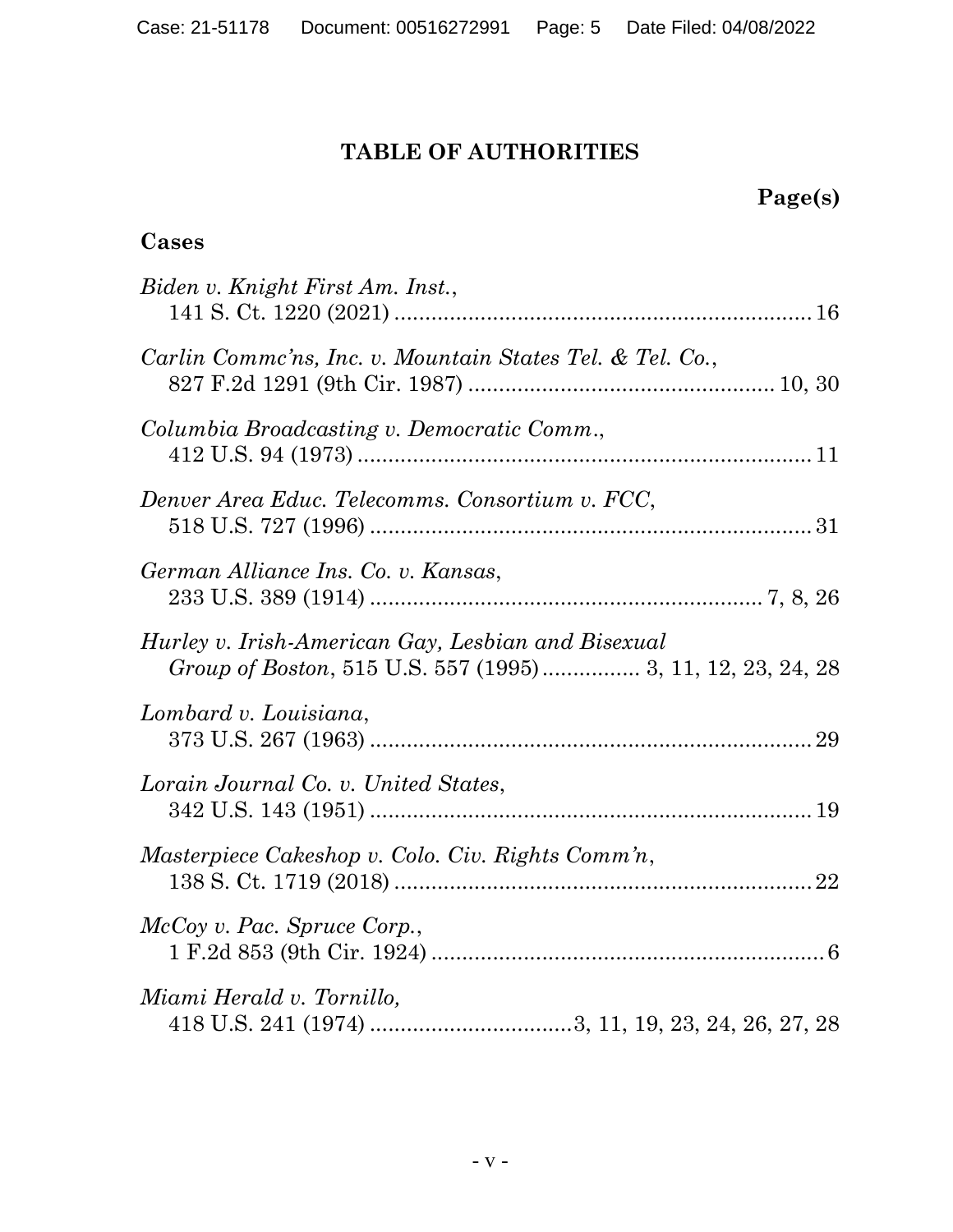# Page(s)

| Nebbia v. New York,                                |
|----------------------------------------------------|
| <i>NetChoice LLC v. Moody,</i>                     |
| Postal Tel.-Cable Co. v. Warren-Godwin Lumber Co., |
| PruneYard Shopping Center v. Robins,               |
| Reed v. Town of Gilbert,                           |
| Reno v. ACLU,                                      |
| Rumsfeld v. FAIR,                                  |
| Stratton Oakmont, Inc. v. Prodigy Servs.,          |
| Turner Broadcasting System, Inc. v. FCC,           |
| U.S. Telecom Ass'n v. FCC,                         |
| Verizon v. FCC,                                    |
| Wash. Post v. McManus,<br>28                       |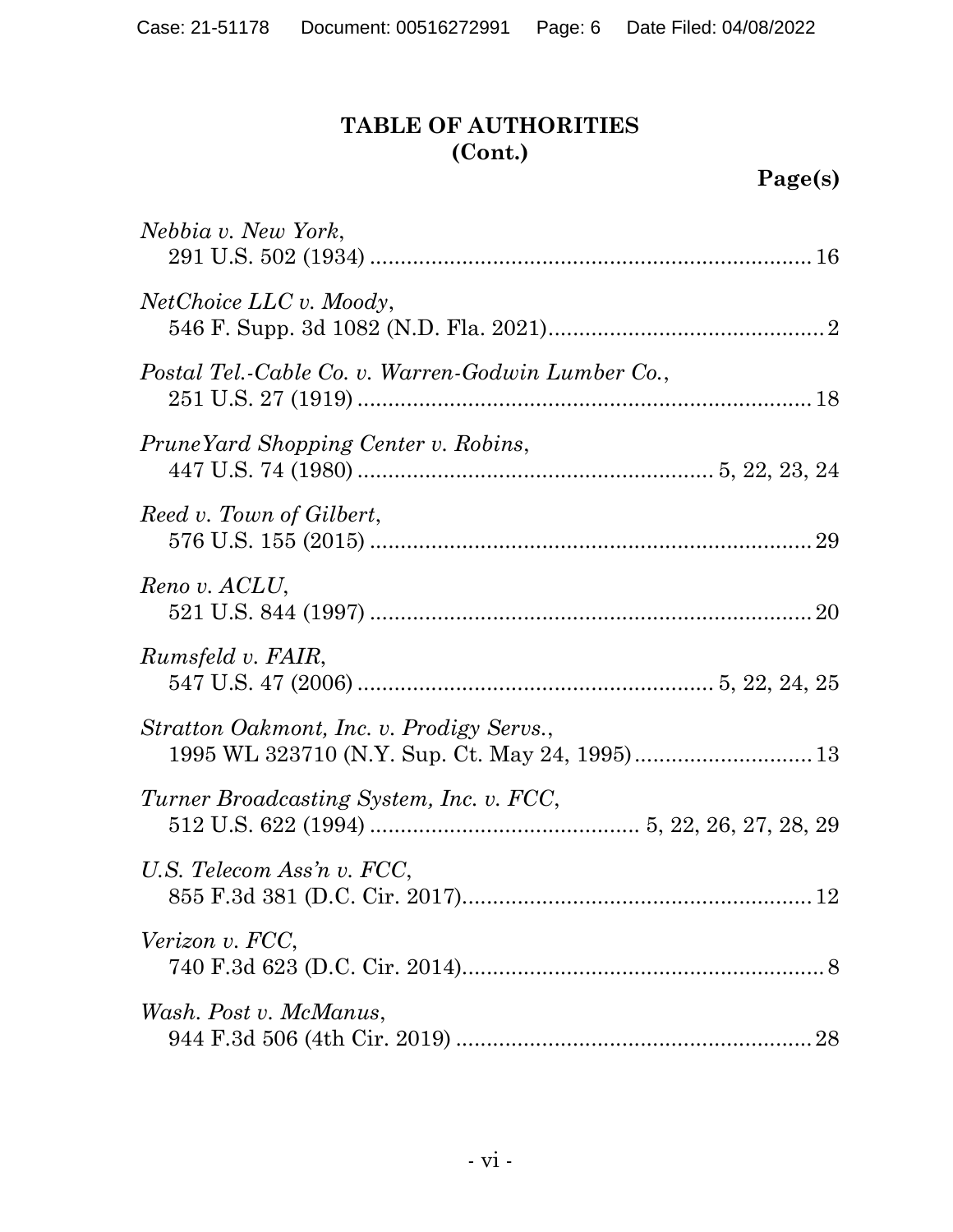# Page(s)

| Zeran v. Am. Online,                                                                                                   |
|------------------------------------------------------------------------------------------------------------------------|
| <b>Statutes</b>                                                                                                        |
|                                                                                                                        |
|                                                                                                                        |
|                                                                                                                        |
|                                                                                                                        |
|                                                                                                                        |
|                                                                                                                        |
|                                                                                                                        |
|                                                                                                                        |
|                                                                                                                        |
|                                                                                                                        |
| <b>Other Authorities</b>                                                                                               |
| Greg Abbott (@GreggAbbott_TX), Twitter (Mar. 4, 2021),                                                                 |
| Amendment of Section 64.702 of the Commission's Rules<br>and Regulations (Second Computer Inquiry), 77 FCC             |
| Analis Bailey, <i>Premier League, English Soccer Announce</i><br>Social Media Boycott in Response to Racist Abuse, USA |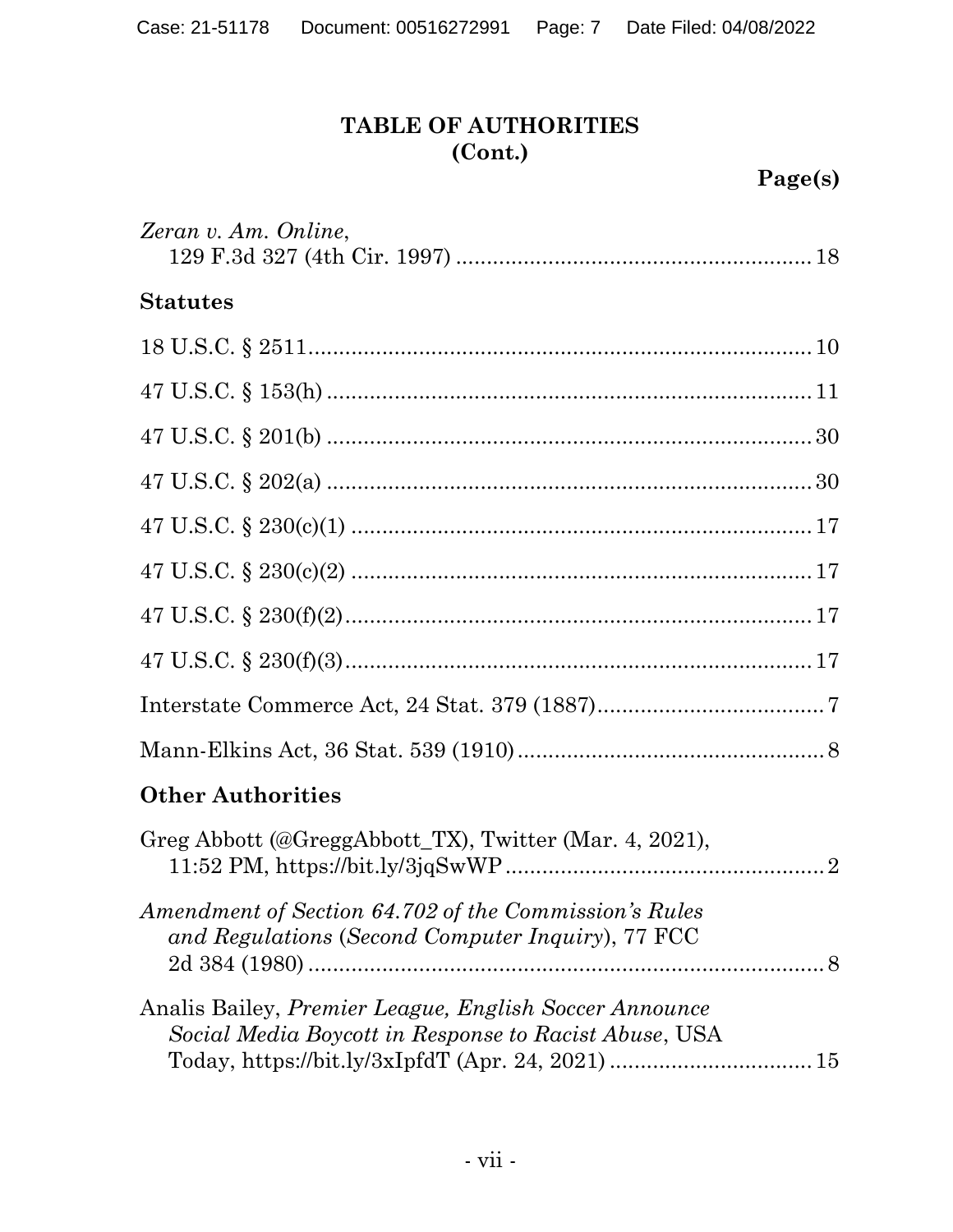Page(s)

| Corbin K. Barthold, Social Media and Common Carriage:<br>Lessons From the Litigation Over Florida's SB 7072,<br>WLF Legal Backgrounder, https://bit.ly/3FmvYzl (Sept.) |
|------------------------------------------------------------------------------------------------------------------------------------------------------------------------|
| Corbin K. Barthold & Berin Szóka, Florida's History of<br>Challenging the First Amendment Shows DeSantis'<br><i>Tech Transparency' Bill is Doomed</i> , Miami Herald,  |
| Daniel Brenner, Cable Television and the Freedom of                                                                                                                    |
| Charles C.W. Cooke, No, Big Tech Firms Are Not Common<br>Carriers, National Review Online,                                                                             |
| <i>The Facebook Files, Wall St. J.,</i>                                                                                                                                |
| Tom Maxwell, Twitch Streamers Demand the Platform<br>'Do Better' at Moderating Hate Speech, Input,                                                                     |
| Thomas B. Nachbar, The Public Network, 17 CommLaw                                                                                                                      |
| In re Petitions for Decl'y Ruling on Reg'y Status of                                                                                                                   |
|                                                                                                                                                                        |
| Berin Szóka & Corbin K. Barthold, Justice Thomas's<br>Misguided Concurrence on Platform Regulation,                                                                    |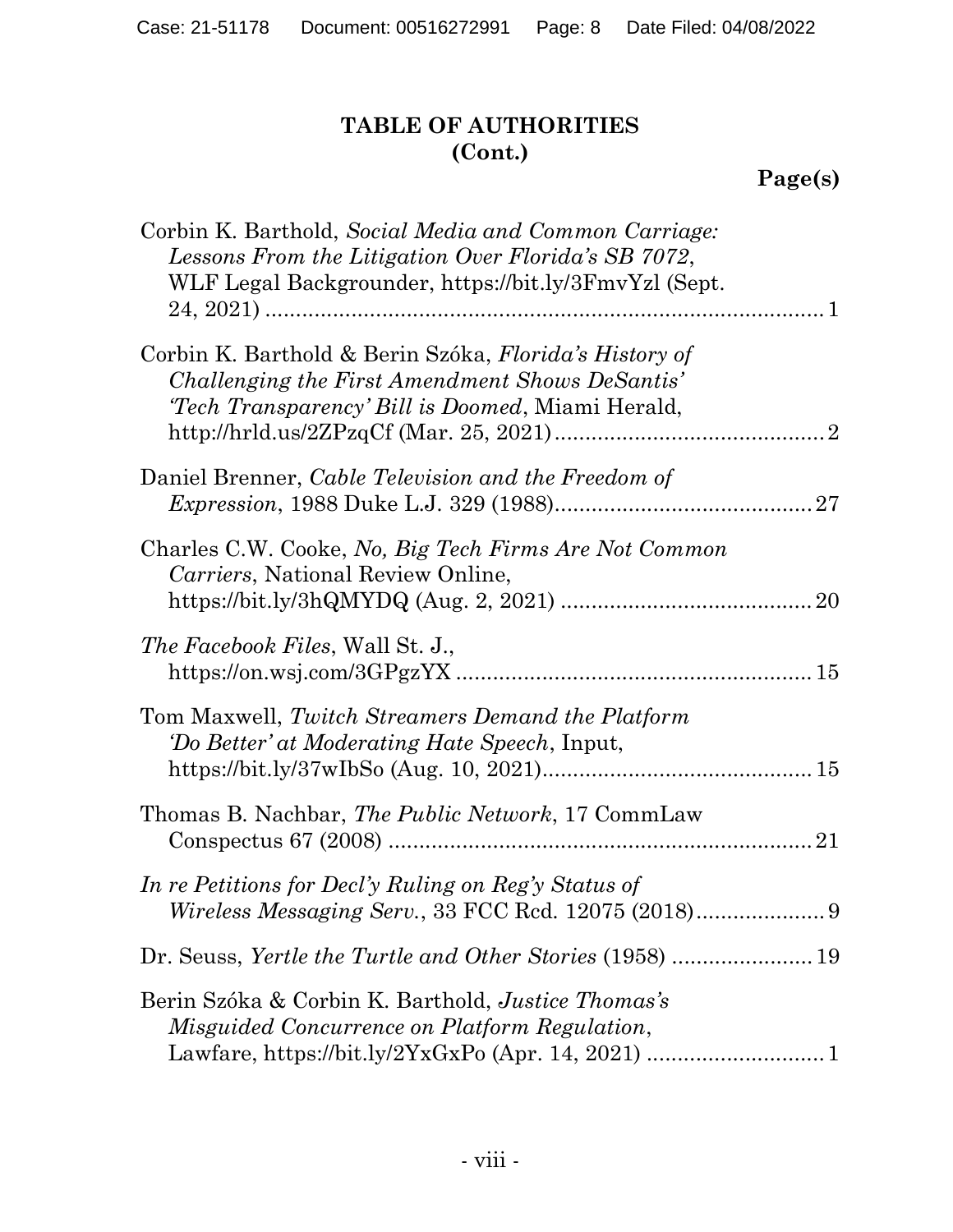| UCLA School of Law, A Space for Everyone? Debating<br>Online Platforms and Common Carriage Rules,                                                                         |
|---------------------------------------------------------------------------------------------------------------------------------------------------------------------------|
| Wayback Machine, Facebook Terms of Use,                                                                                                                                   |
| Bruce Wyman, <i>Public Service Corporations</i> (1911)  29, 30, 31                                                                                                        |
| Christopher S. Yoo, The First Amendment, Common<br>Carriers, and Public Accommodations: Net Neutrality,<br><i>Digital Platforms, and Privacy, 1 J. of Free Speech Law</i> |
| Christopher S. Yoo, Free Speech and the Myth of the<br>Internet as an Unintermediated Experience, 78 Geo.                                                                 |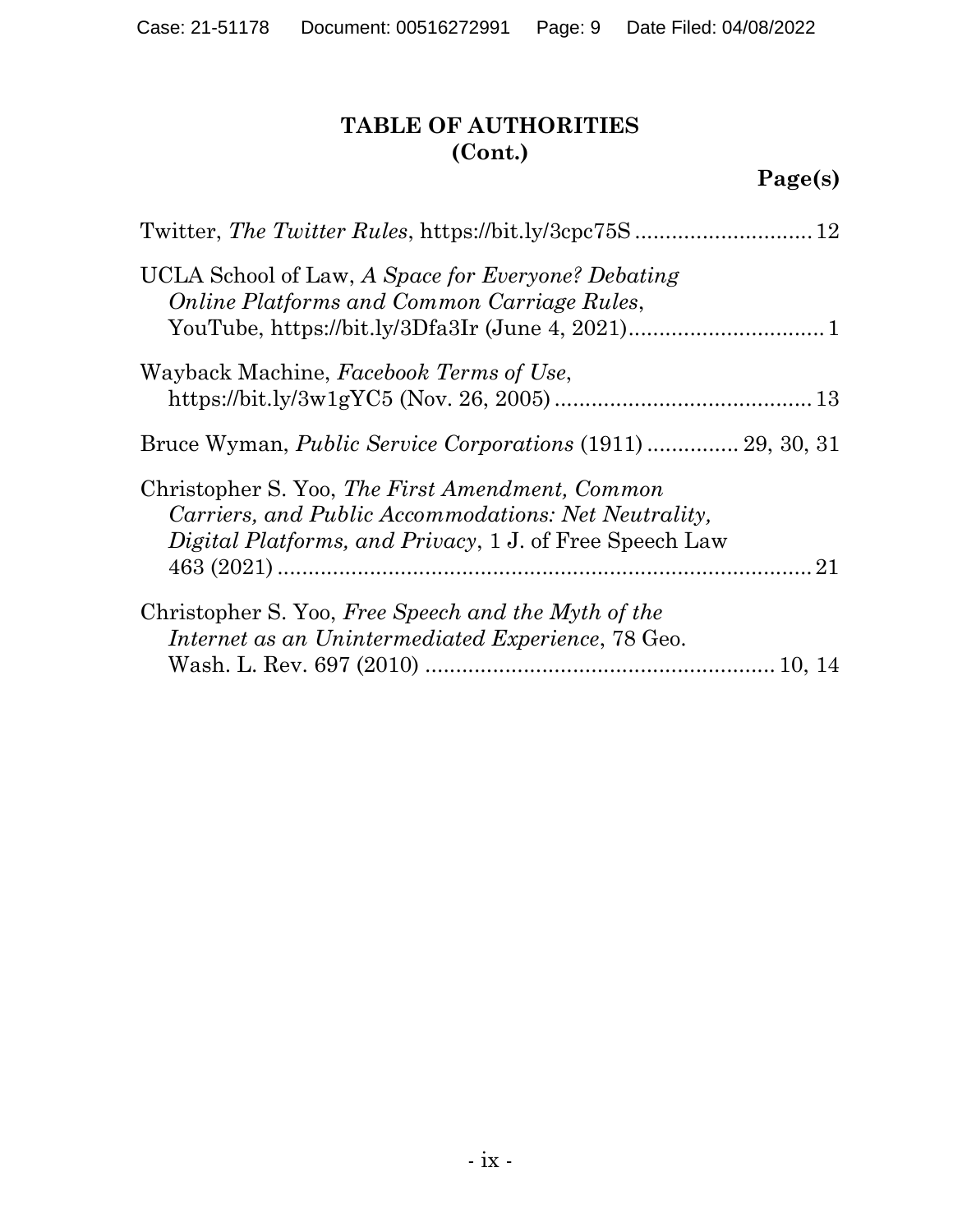### INTEREST OF AMICUS CURIAE\*

TechFreedom is a nonprofit, nonpartisan think tank based in Washington, D.C. It is dedicated to promoting technological progress that improves the human condition. It seeks to advance public policy that makes experimentation, entrepreneurship, and investment possible.

TechFreedom has closely studied recent state laws that attempt to regulate social media. Its experts have written and spoken extensively on those laws' constitutional infirmities, as well as on why those infirmities cannot be fixed by a "common carriage" theory. See, e.g., Corbin K. Barthold, Social Media and Common Carriage: Lessons From the Litigation Over Florida's SB 7072, WLF Legal Backgrounder, https://bit.ly/3FmvYzl (Sept. 24, 2021); UCLA School of Law, A Space for Everyone? Debating Online Platforms and Common Carriage Rules, YouTube, https://bit.ly/3Dfa3Ir (June 4, 2021) (debate between TechFreedom President Berin Szóka and Professor Eugene Volokh); Berin Szóka & Corbin K. Barthold, Justice Thomas's Misguided Concurrence on Platform Regulation, Lawfare, https://bit.ly/2YxGxPo

No party's counsel authored any part of this brief. No one, apart from TechFreedom and its counsel, contributed money intended to fund the brief's preparation or submission. All parties have consented to the brief's being filed.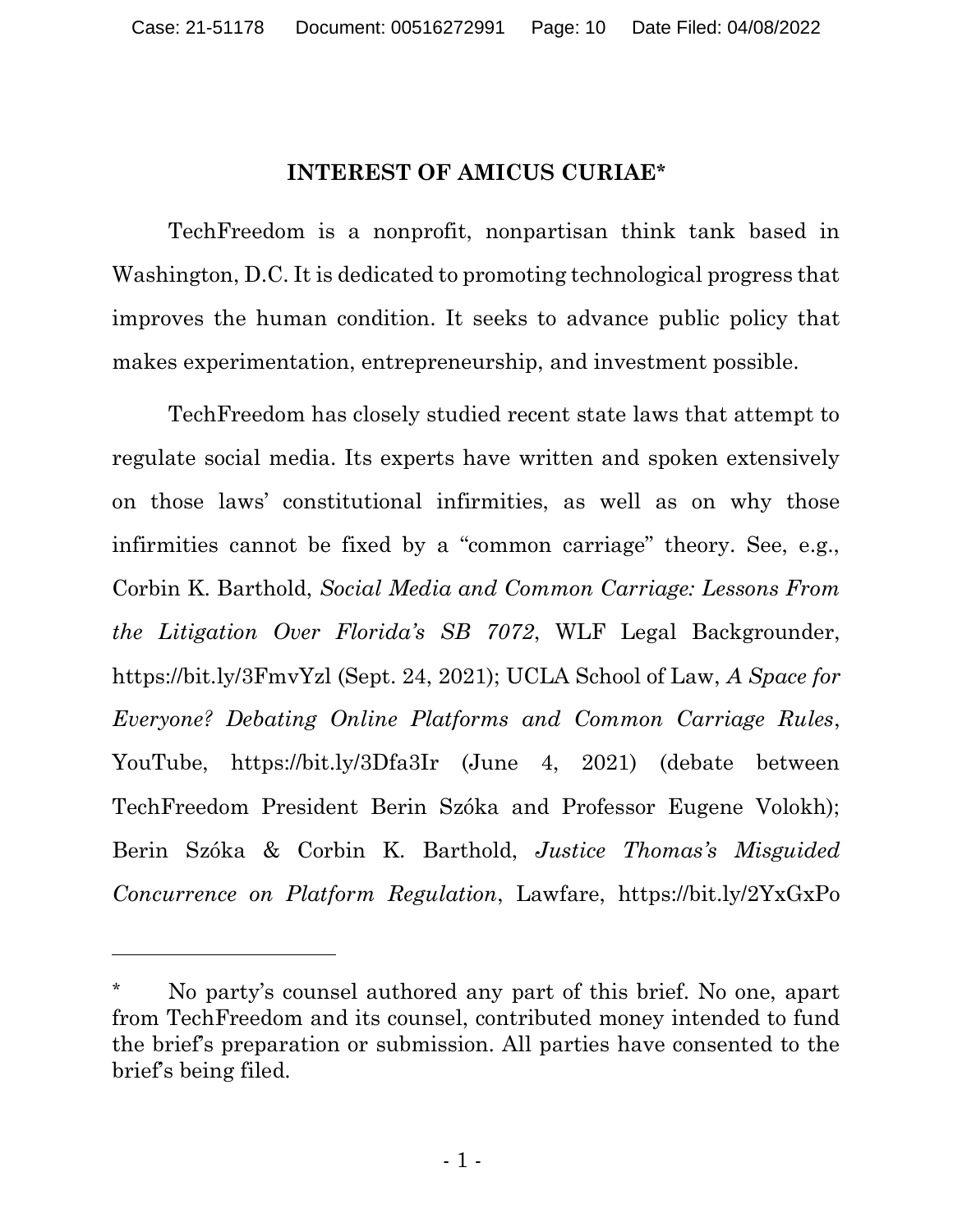(Apr. 14, 2021); Corbin K. Barthold & Berin Szóka, Florida's History of Challenging the First Amendment Shows DeSantis' 'Tech Transparency' Bill is Doomed, Miami Herald, http://hrld.us/2ZPzqCf (Mar. 25, 2021).

TechFreedom submits this brief to assist the Court in understanding the history of common carriage, its core elements, the case law surrounding it, what it meant at common law, what it has meant in telecommunications law, and, above all, why it is not a useful concept in a discussion of social media and the First Amendment.

#### SUMMARY OF ARGUMENT

Announcing his support for the social media speech code that would become HB20, Texas Governor Greg Abbott tweeted: "Too many social media sites silence conservative speech and ideas and trample free speech. It's un-American, Un-Texan, & soon to be illegal." Greg Abbott  $(\mathcal{Q}GreggAbbott TX)$ , Twitter (Mar. 4, 2021), 11:52 PM, https://bit.ly/ 3jqSwWP. A few months later, in an order blocking enforcement of a similar law passed by Florida, District Judge Hinkle offered the perfect response: "[L]eveling the playing field—promoting speech on one side of an issue or restricting speech on the other—is not a legitimate state interest." NetChoice LLC v. Moody, 546 F. Supp. 3d 1082, 1095 (N.D. Fla. 2021).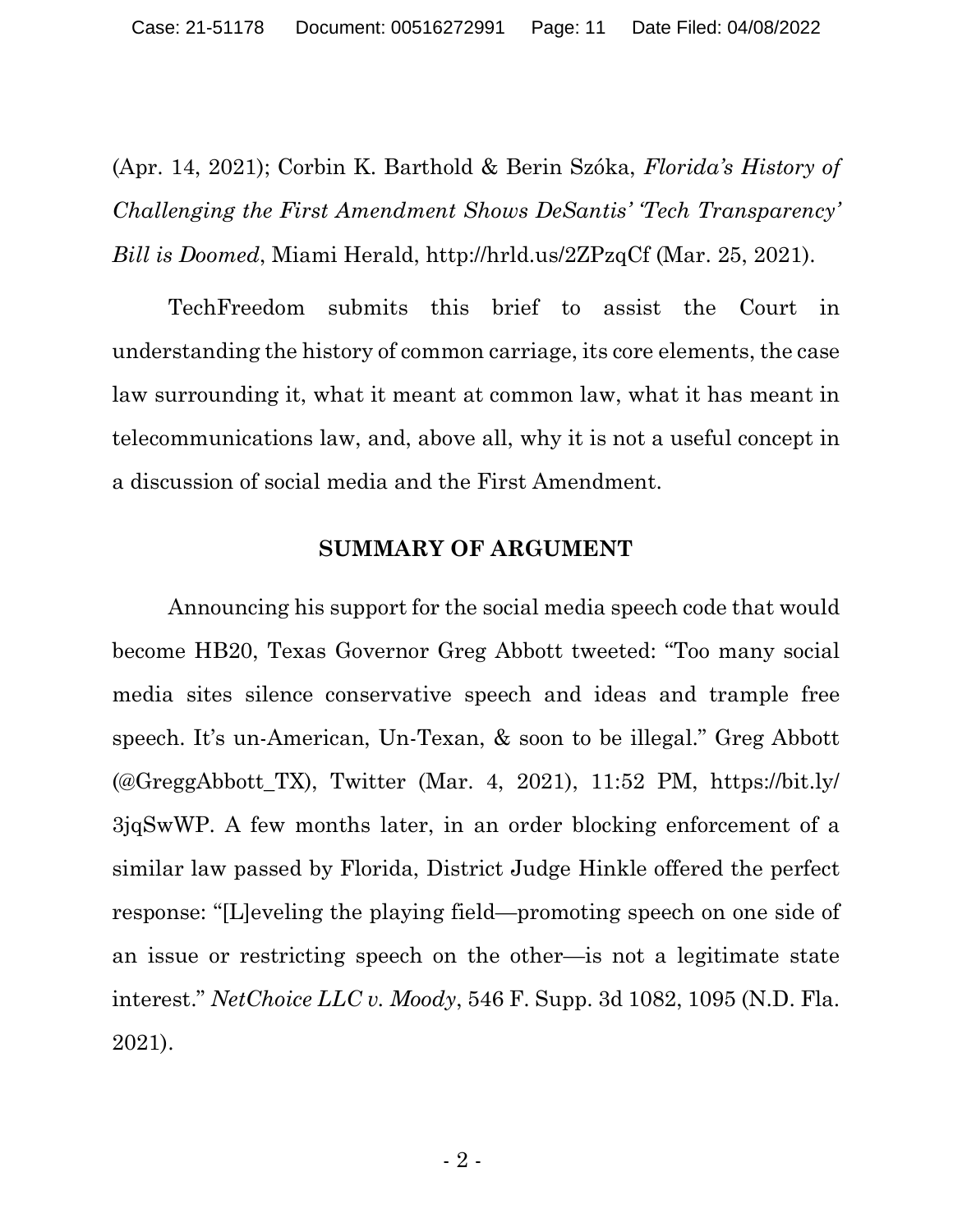Under the First Amendment, "a speaker has the autonomy to choose the content of his own message." Hurley v. Irish-American Gay, Lesbian and Bisexual Group of Boston, 515 U.S. 557, 573 (1995). This is a right to "editorial control and judgment" over the speech one publishes and disseminates. Miami Herald v. Tornillo, 418 U.S. 241, 258 (1974). See Appellees' Response Brief (ARB) 17-19 (discussing Hurley and Miami Herald in greater detail). With its onerous reporting and process requirements, and its unprecedented (and impossible) demand for viewpoint neutrality, HB20 roundly violates this right.

Under a conventional First Amendment analysis, HB20 is doomed. Hence the Texas legislature's attempt to insulate its new law from such analysis under the guise of "common carriage." HB20 §§ 1(3), (4). But slapping the label "common carrier" on something doesn't make it so. And even if it did, common carriers retain their First Amendment rights, and they have much broader discretion to refuse service than HB20 allows for.

We address Texas's "common carrier" theory as follows:

I. Social media websites—even large ones—are nothing like common carriers. Common carriage is about (1) carriage, i.e., pure transportation or transmission, (2) of uniform things, i.e., people, commodities, or parcels of private information, (3) in a manner that is

 $-3-$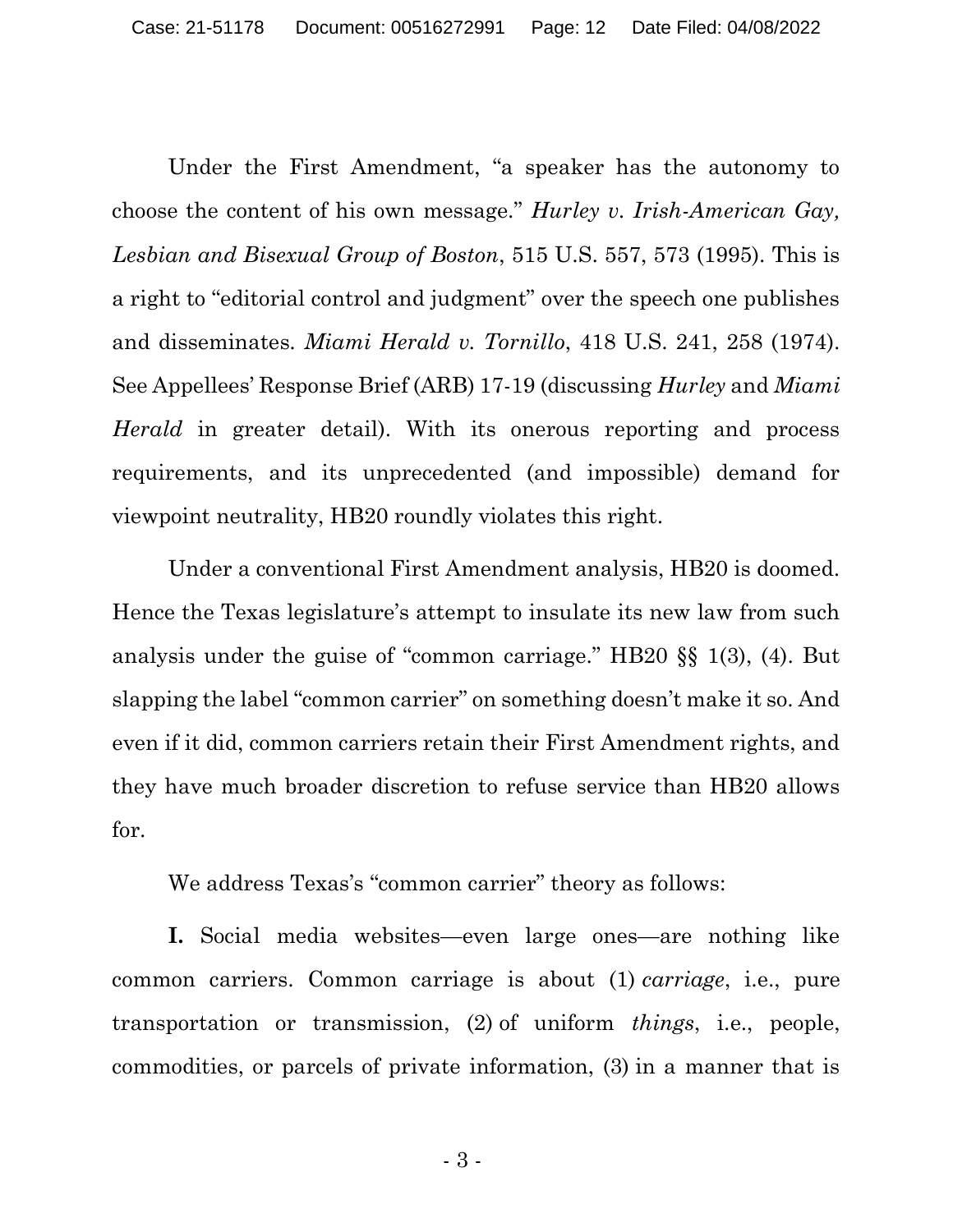common, i.e., indiscriminate. When determining which communications services are telecommunications common carriers, the Federal Communications Commission (FCC) has adhered to these points. Social media, meanwhile, depart from them in all pertinent respects. Social media are (1) a diverse array of data-processing products (microblogs, videochats, photo streams, and so on), (2) typically shared as a publicfacing expressive activity, (3) that are offered subject to the condition of a user's compliance with extensive terms of service.

II. Contrary to HB20's naked assertions—and to arguments made on appeal by Texas and its amici—large social media websites display none of the indicia of traditional common carriage:

- Even if the sites were "affected with a public interest" (whatever that might mean), see § 1(3), the Supreme Court—and at least one of the common carrier theory's most notable proponents don't think a "public interest" test is useful for determining who can be treated as a common carrier.
- Social media websites have not "enjoyed governmental support," see § 1(3), in any special or unique sense. They certainly have not received anything akin to the exclusive public easements that governments granted to railroads and telegraph companies.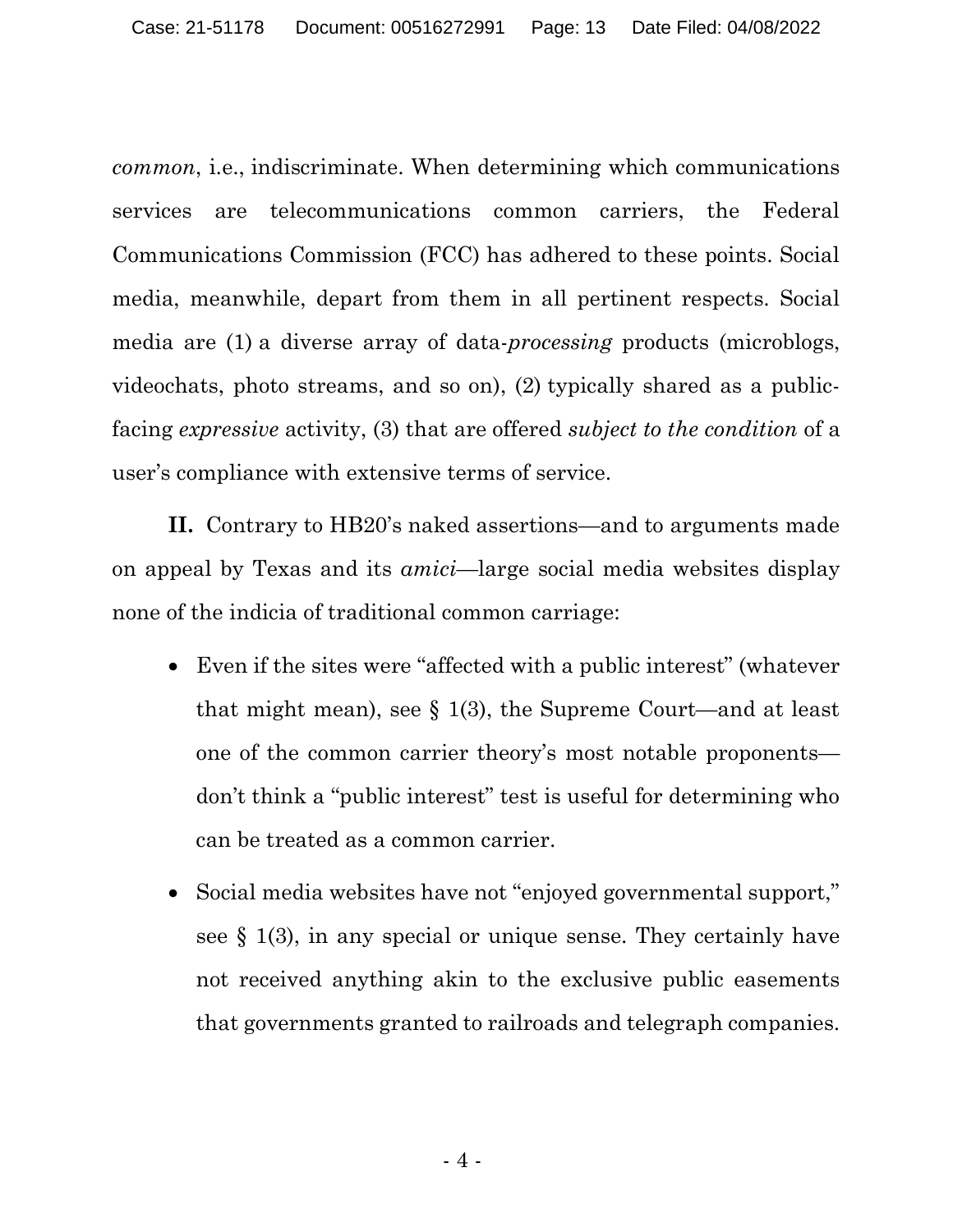- Social media websites do not possess "bottleneck" control over speech. In fact, social media markets remain highly fluid and competitive. In any event, the concept of "market dominance," see § 1(4), is not useful. Even an entity with substantial market power retains its First Amendment rights.
- Such sites do not "hold" themselves "out" as willing to serve the public indiscriminately. Rather, they serve the public subject to various rules of conduct—rules that reflect the sites' normative judgments about what expression they wish to foster or are willing to tolerate.

III. Texas and its amici's main authorities—PruneYard Shopping Center v. Robins, 447 U.S. 74 (1980); Rumsfeld v. FAIR, 547 U.S. 47 (2006); and Turner Broadcasting System, Inc. v. FCC, 512 U.S. 622 (1994)—show, at most, that an entity can sometimes be required to host another's speech if doing so does not "interfer[e]" with the host speaker's "desired message," Rumsfeld, 547 U.S. at 64. The whole point of HB20, by contrast, is to "interfere" with social media websites' "desired message." What's more, unlike the entities regulated in *PruneYard*, Rumsfeld, and Turner, social media websites function as editors, constantly making decisions about whether and how to allow, block, promote, demote, remove, label, or otherwise respond to content.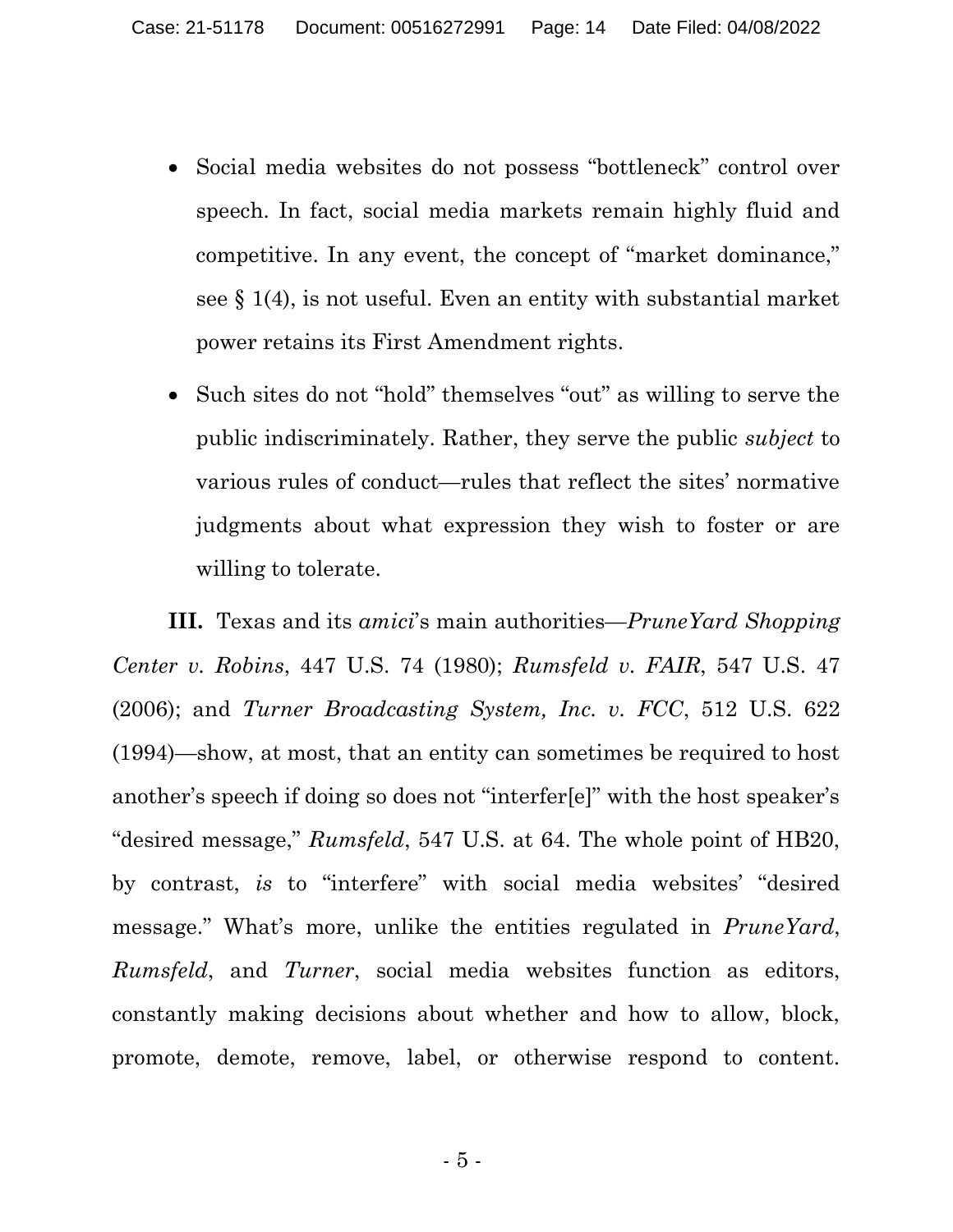Curation and editing of expression are antithetical to the concept of common carriage.

IV. Even if social media websites were similar to common carriers, most, if not all, of HB20 would remain unconstitutional. In addition to the fact that common carriers are not stripped of their First Amendment rights (see ARB 36-37), no common carrier has ever had to serve customers without regard to their behavior. Common carriers have always been entitled to refuse service to anyone who misbehaves, disrupts the service, harasses other patrons, and so on. Because HB20 tries to force websites to serve even such people, it is not itself a proper common carriage regulation.

#### ARGUMENT

## I. Social Media and Common Carriage Are Irreconcilable Concepts

"A common carrier is generally defined as one who, by virtue of his calling and as a regular business, undertakes to transport persons or commodities from place to place, offering his services to such as may choose to employ him and pay his charges." McCoy v. Pac. Spruce Corp., 1 F.2d 853, 855 (9th Cir. 1924). As its name suggests, in other words, "common carriage" is about offering, to the public at large and on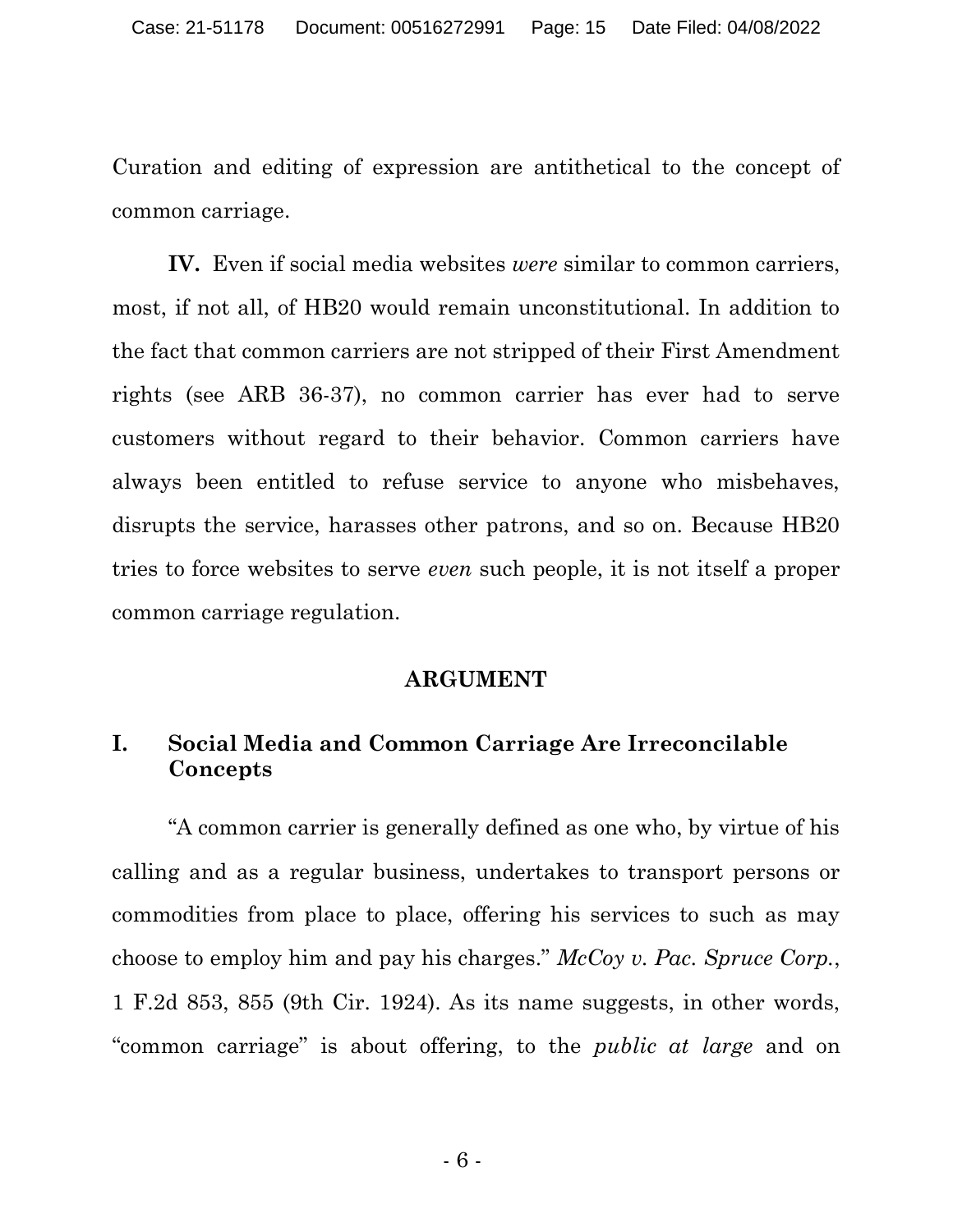indiscriminate terms, to carry generic *stuff* from point A to point B. Social media websites fulfill none of these elements.

### A. Social Media Are Not "Carriage": They Are Diverse and Evolving Data-Processing Products

Lumber is lumber. Once it has arrived at a construction site, one two-by-four is generally as good as another. How the wood got to the site is, for purposes of the construction itself, irrelevant. Putting common carriage in its proper historical context begins with this fundamental point. The "business of common carriers" is, at its core, "the transportation of property." German Alliance Ins. Co. v. Kansas, 233 U.S. 389, 406 (1914); see Interstate Commerce Act, 24 Stat. 379, 379-80 (1887) (prohibiting a "common carrier" in "the transportation of passengers or property" from discriminating, by price, among its similarly situated customers) (emphasis added).

True, the "transmission of intelligence" has sometimes been treated as "of cognate character" to traditional common carriage. German Alliance, 233 U.S. at 406-07. But that "cognate character" arose in fields, such as telegraphy and telephony, where information was treated as a commodity product to be purveyed through some sort of (typically scarce) public thoroughfare. See id. at 426-27 (Lamar, J., dissenting). The key is that, like traditional common carriage, "they all ha[d] direct relation to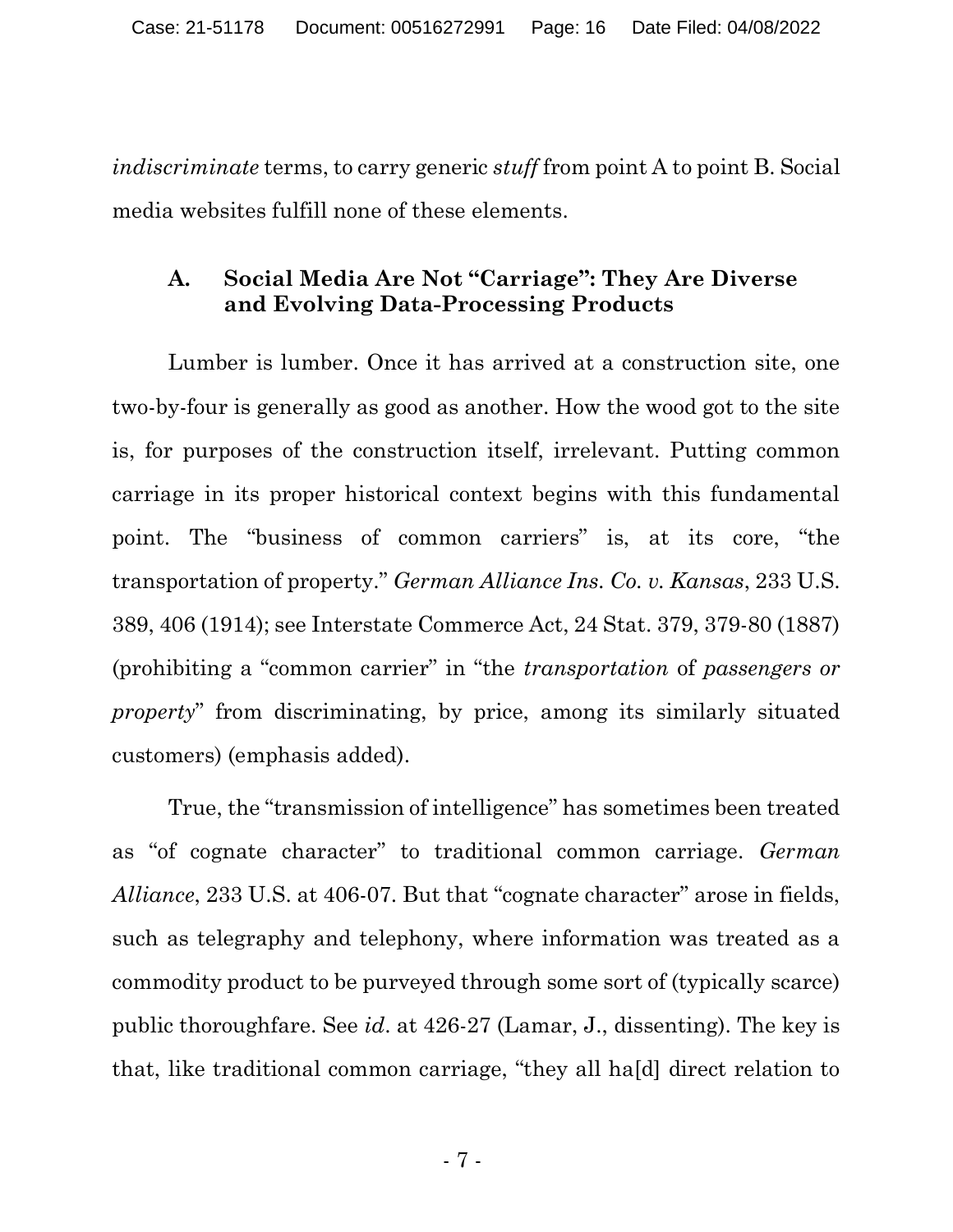the business or facilities of transportation" itself. Id. at 426 (emphasis added). Although it doubtless contains a message, a telegram is best thought of as a widget of private information conveyed along "public ways," id., by a commodity carrier, see Mann-Elkins Act, 36 Stat. 539, 544-45 (1910) (applying the Interstate Commerce Act to telegraph and telephone companies).

Social media websites are nothing like this. They are not interchangeable carriers of information widgets. The core aspect of their product, in fact, is not transportation at all. The FCC has long distinguished between "basic" services, which simply *carry* data along, and "enhanced" services, which process data in some way. See, e.g., Amendment of Section 64.702 of the Commission's Rules and Regulations (Second Computer Inquiry), 77 FCC 2d 384, 420, ¶ 97 (1980). Any service that offers more than "pure transmission capability" is an "enhanced" service. Id. Social media websites clearly offer "enhanced" services, extensively manipulating data to enable, structure, and shape microblogs, photo-sharing, video-streaming, group chats, newsfeeds, and more. "Enhanced services" are, by definition, not common carriers. See Verizon v. FCC, 740 F.3d 623, 629-30, 650 (D.C. Cir. 2014).

It is not true, as Texas and its amici claim, that social media services are simply "conduits" of information, akin to the telegraph or the

 $-8 -$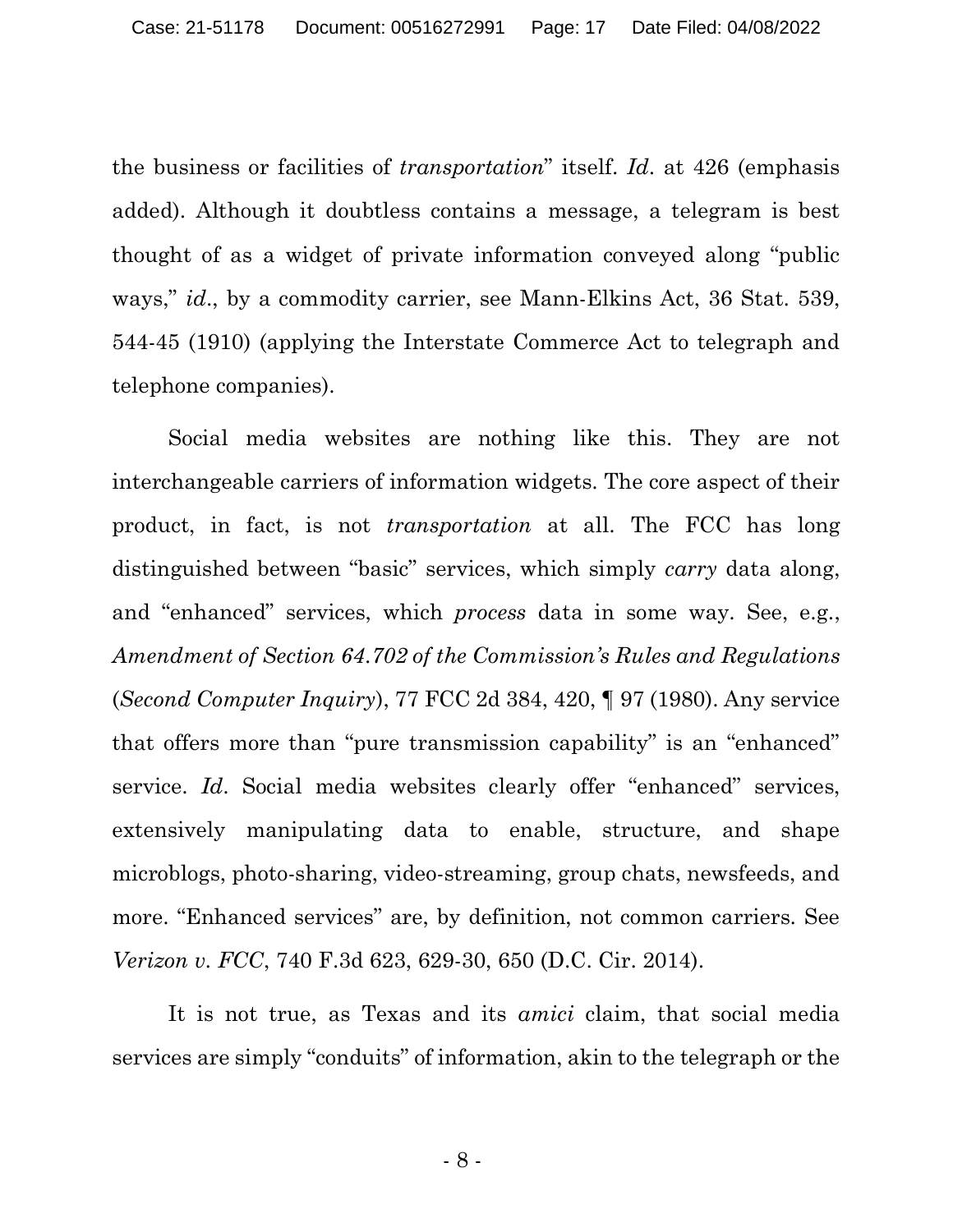telephone. See, e.g., Appellant's Opening Brief (AOB) 22, Claremont Brief 11, 14, 17-18, Hamburger Brief 4, 7, 10, 11-13, 17, 20. Again, a service that offers anything more than "basic transmission" is an "enhanced" service, and, thus, not a common carrier. Indeed, because the bar for qualifying as "more than a basic transmission service" is low, even some services that, unlike social media, involve an element of pure information "transport" are, nonetheless, not common carriers. Although telephony, which connects users without any intervention by the carrier, is common carriage, even simple text messaging, which requires the carrier to undertake some information processing during transmission, is not. See In re Petitions for Decl'y Ruling on Reg'y Status of Wireless Messaging Serv., 33 FCC Rcd. 12075 (2018).

Social media websites constantly process information in new ways. What they do *not* do is passively act as "carriers" of information.

## B. Social Media Are Not "Carriage": They Are Fundamentally Expressive

Common carriage, to repeat, involves the transportation of people and commodities. Telegraphy and telephony press the boundaries of that core, transportational conception of common carriage. One message, after all, is not interchangeable with another. There is, however, a key sense in which a telegram or a telephone call is indeed just a widget of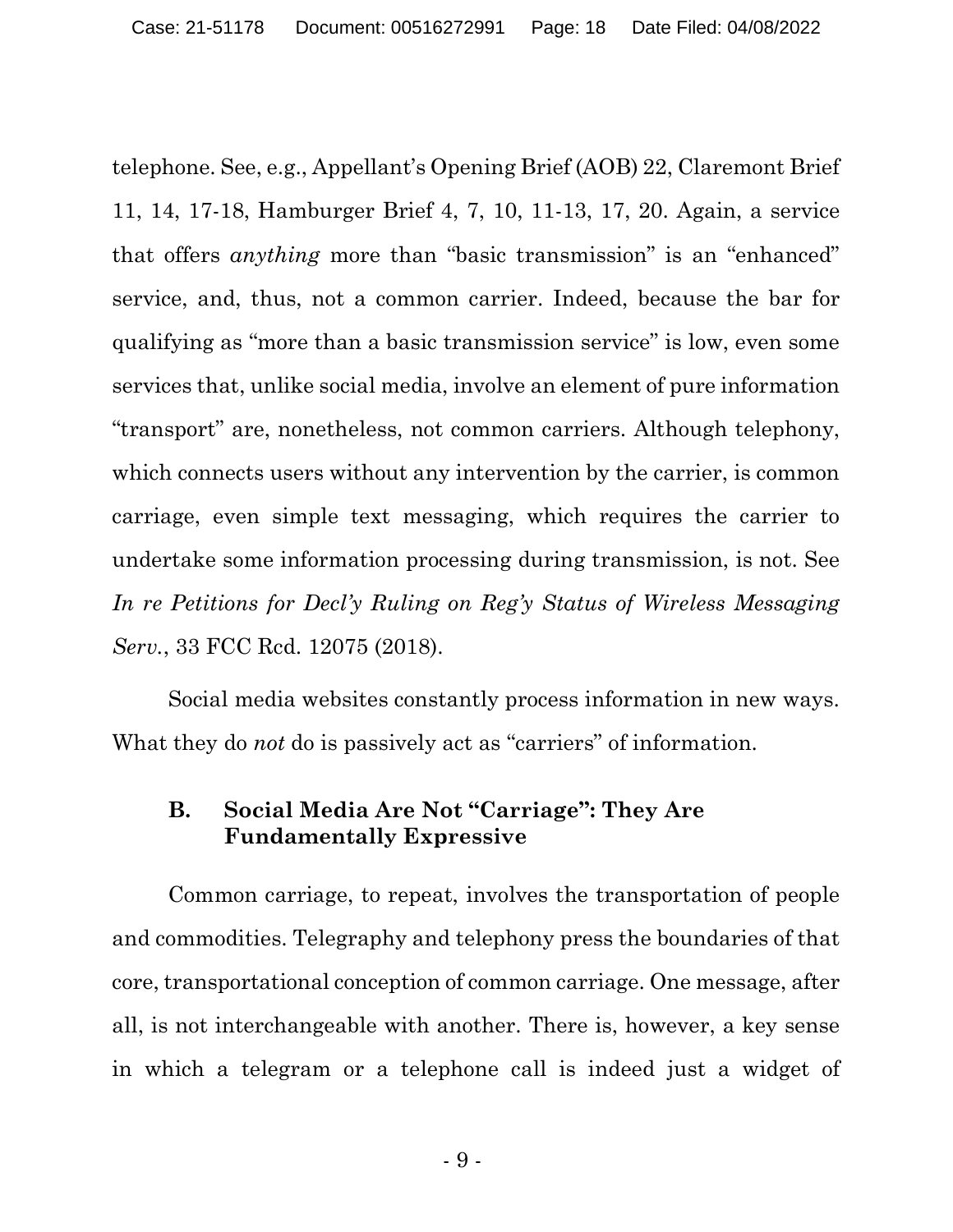information: such communications are usually private. And being private, they are usually treated as strictly between the individual sender and recipient. Cf. 18 U.S.C. § 2511 (criminal penalties for intercepting a wire or secretly recording a call). This means that a carrier may transmit a telegram or a call while remaining indifferent to its content.

Once a "telephone company becomes a medium for public rather than private communication," however, "the fit of traditional common carrier law becomes much less snug." Carlin Commc'ns, Inc. v. Mountain States Tel. & Tel. Co., 827 F.2d 1291, 1294 (9th Cir. 1987). While transmitting a private call or message can be thought of as carrying an information widget, transmitting a public-facing call or message is clearly about broadcasting ideas and viewpoints. Id. It is a mode of expression, not only by the direct speaker, but also by the purveyor of the speech. "Mass-media speech," in short, "implicates a broader range of free speech values" than does "person-to-person" speech. Christopher S. Yoo, Free Speech and the Myth of the Internet as an Unintermediated Experience, 78 Geo. Wash. L. Rev. 697, 701 (2010).

This is not to say that all private communications are common carriage. As we saw above, text messaging is not. Nor would an Internetbased messaging service such as WhatsApp be. What is true, though, is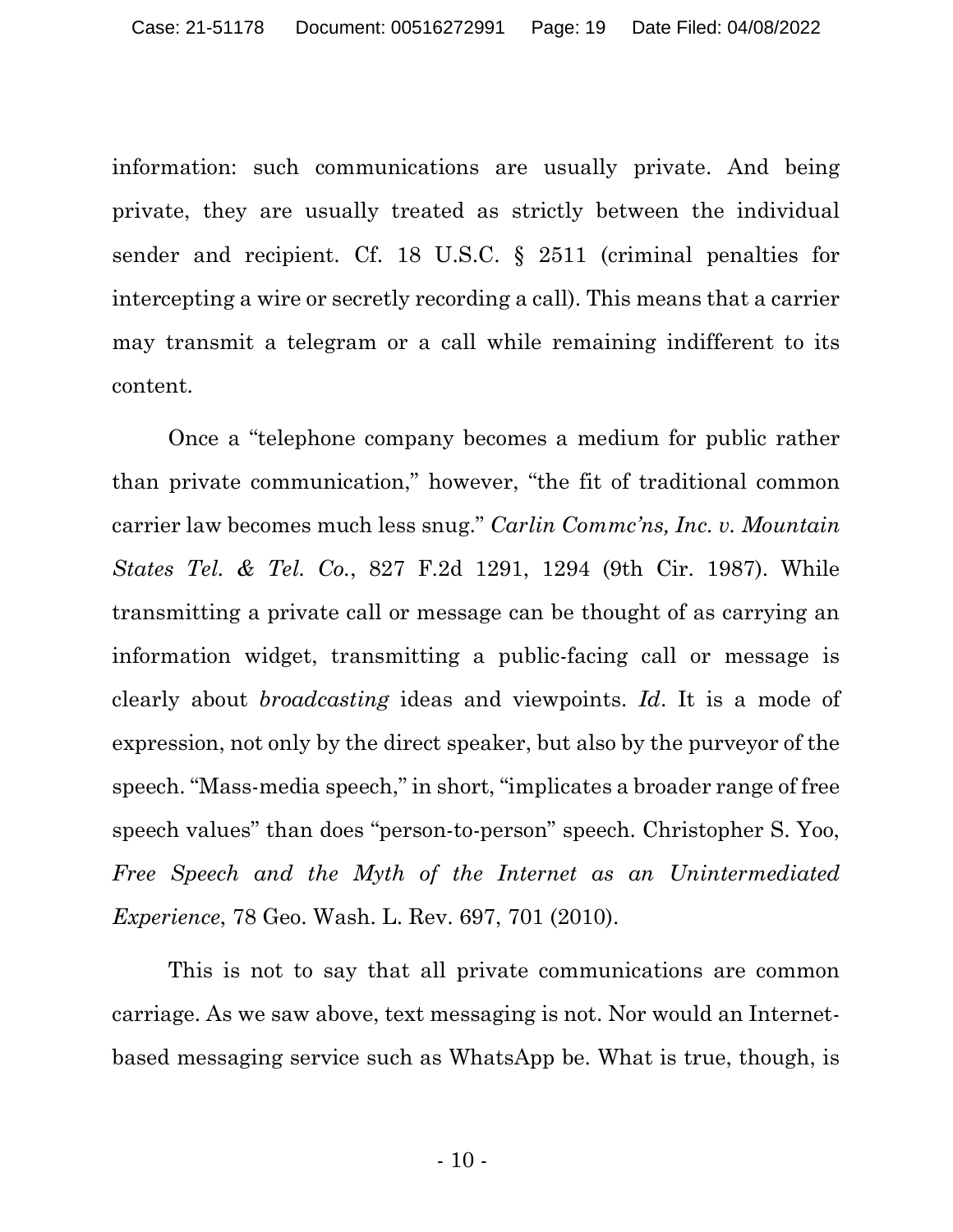that public communication is, virtually by definition, not common carriage. Indeed, Congress considered, and rejected, proposals to make broadcasting common carriage in the Radio Act of 1927, and it explicitly declared that broadcasting is *not* common carriage in the Communications Act of 1934. Columbia Broadcasting v. Democratic Comm., 412 U.S. 94, 105 (1973); see 47 U.S.C. § 153(h).

As the appellees explain (ARB 17-19), two of the key precedents governing this case are Miami Herald, 418 U.S. 241, and Hurley, 515 U.S. 557. Miami Herald strikes down a Florida law that required a newspaper to print a political candidate's reply to the newspaper's unfavorable coverage. Hurley holds that a private parade may exclude some groups from participating. Like a newspaper (Miami Herald) or a parade (Hurley), a social media website presents a collection of messages to a wide audience. This public-facing expression is incompatible with indeed, contradictory to—the concept of common carriage. Calling the websites "common carriers" anyway doesn't make it so. The Texas legislature could not overturn Miami Herald or Hurley simply by declaring that newspapers or parades are "common carriers." The same holds true here.

Forcing upon a speaker "the dissemination of a view contrary to one's own" curtails the speaker's "right to autonomy over [its] message,"

- 11 -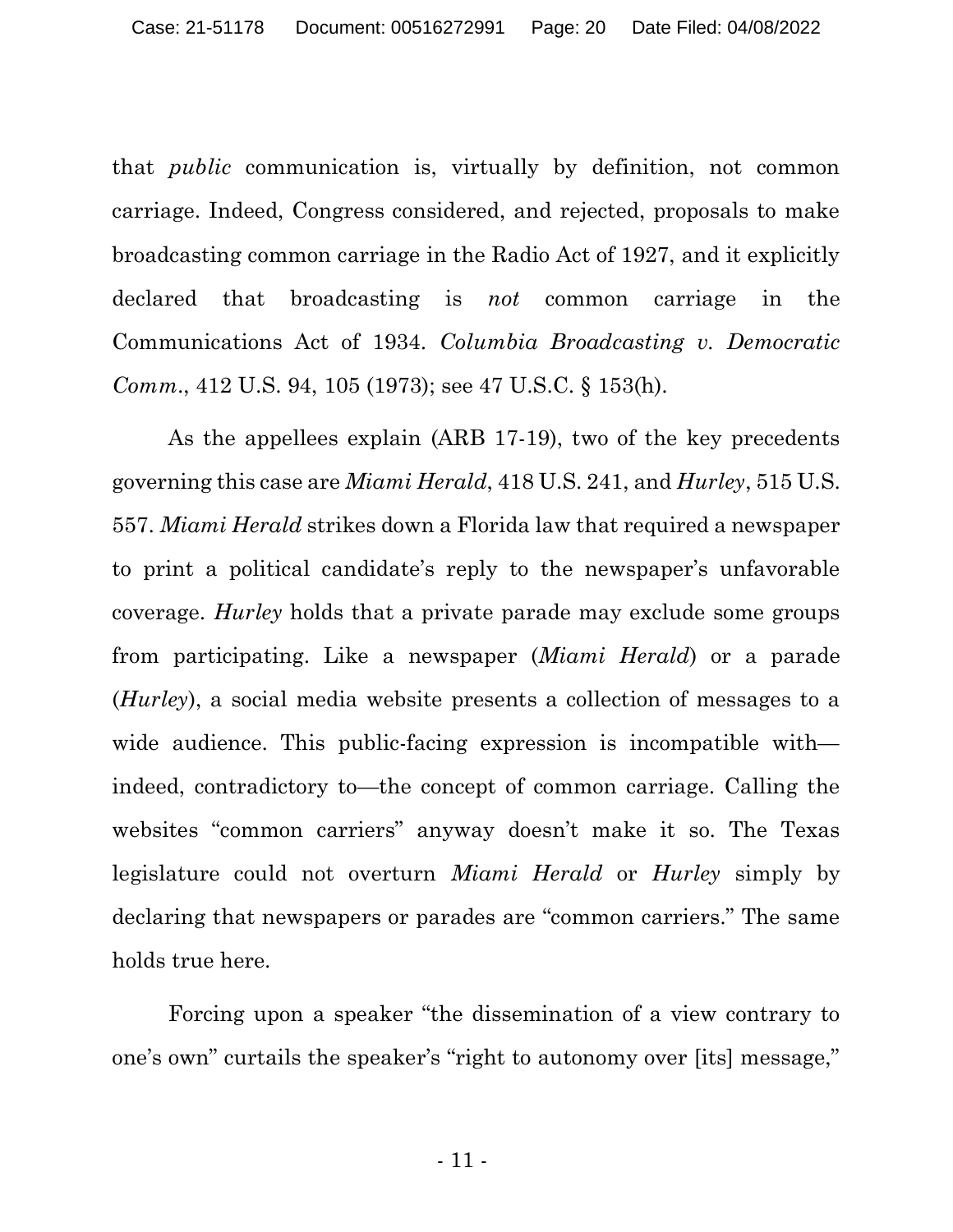in violation of the First Amendment. Hurley, 515 U.S. at 576. That is the overriding principle that HB20 flouts. "Common carriage" is not a magic label that can make this First Amendment violation go away.

## C. Social Media Are Not "Common": They Are Not Offered Indiscriminately

An edited product is, inherently, not common carriage. Although the FCC has waffled over whether most Internet service providers are common carriers, for instance, what's clear is that if an Internet service provider explicitly "hold[s] itself out as providing something other than a neutral, indiscriminate pathway," it is not a common carrier. U.S. Telecom Ass'n v. FCC, 855 F.3d 381, 389 (D.C. Cir. 2017) (Srinivasan, J., concurring in the denial of rehearing en banc); contra Hamburger Brief 15 (questioning this standard, yet offering no reason why a commoncarriage test that applies to ISPs should not also apply, a fortiori, to social media). So long as it's up front about what it's doing, a provider that wants to engage in "editorial intervention"—and, thus, not common carriage—is free to do so. 855 F.3d at 389.

All prominent social media websites engage in such intervention. Twitter, for example, has rules that seek to "ensure all people can participate in the public conversation freely and safely." Twitter, The Twitter Rules, https://bit.ly/3cpc75S (last accessed Apr. 4, 2022).

- 12 -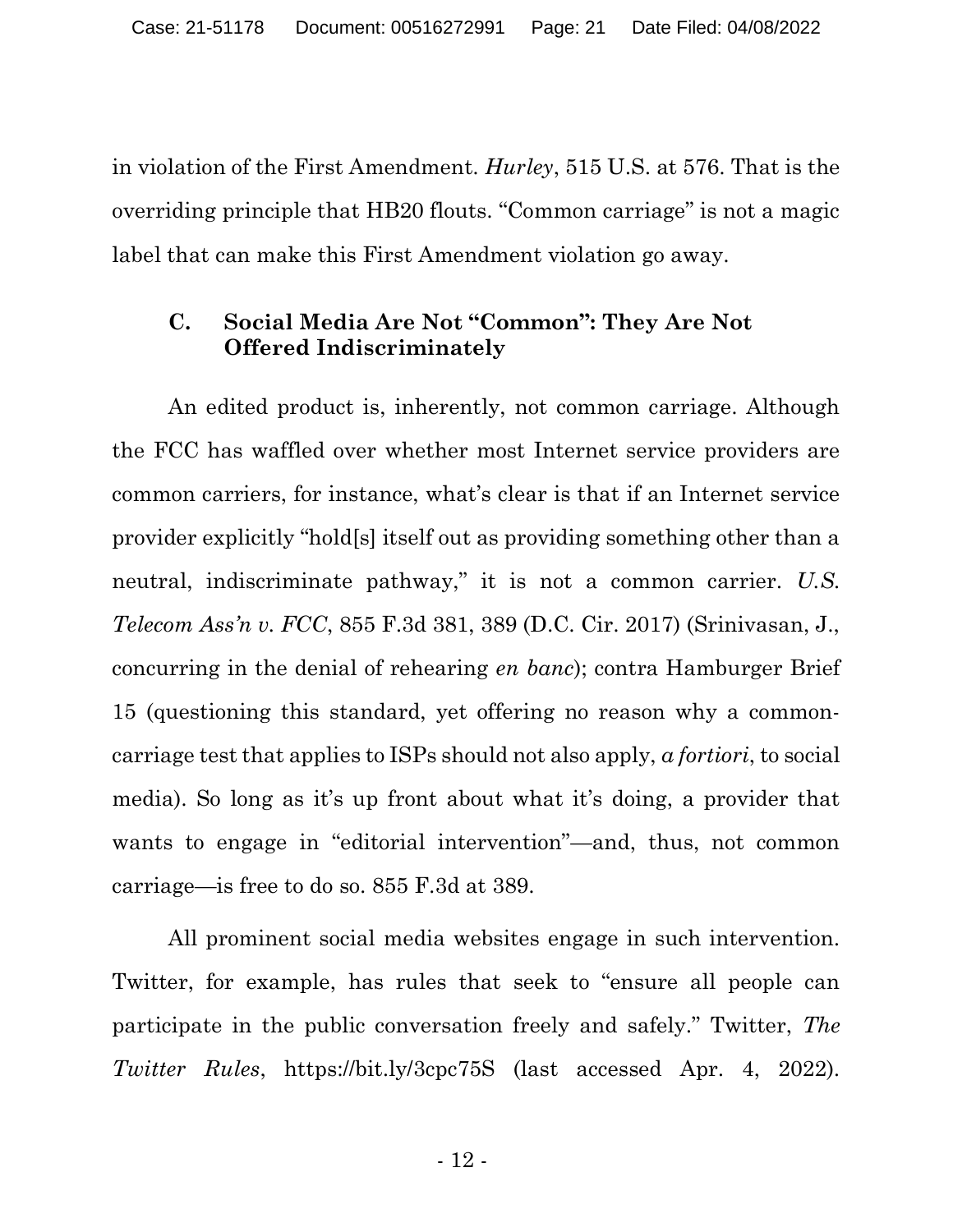"Violence, harassment and other similar types of behavior discourage" such conversation, and are therefore barred by Twitter's rules. Id. Not surprisingly, bans on things like harassment and hate speech are common among online platforms. See ARB 5 (citing ROA.359, ROA.383, ROA.1664-1721).

What's more, such bans have always been common. "You agree not to use the Web site," Facebook's terms of service said in 2005, to post "any content that we deem to be harmful, threatening, abusive, harassing, vulgar, obscene, hateful, or racially, ethnically or otherwise objectionable." Wayback Machine, Facebook Terms of Use, https://bit. ly/3w1gYC5 (Nov. 26, 2005). Indeed, one can go back much farther than that. As early as 1990, Prodigy, one of the first social networks, made its curation function a central part of its marketing appeals. "'We make no apology for pursuing a value system that reflects the culture of the millions of American families we aspire to serve," it declared. Stratton Oakmont, Inc. v. Prodigy Servs., 1995 WL 323710 at \*3 (N.Y. Sup. Ct. May 24, 1995). "'Certainly no responsible newspaper does less when it chooses the type of advertising it publishes, the letters it prints, the degree of nudity and unsupported gossip its editors tolerate." Id.

That social media websites engage in curation and editing should come as no surprise, given that curation and editing are a fundamental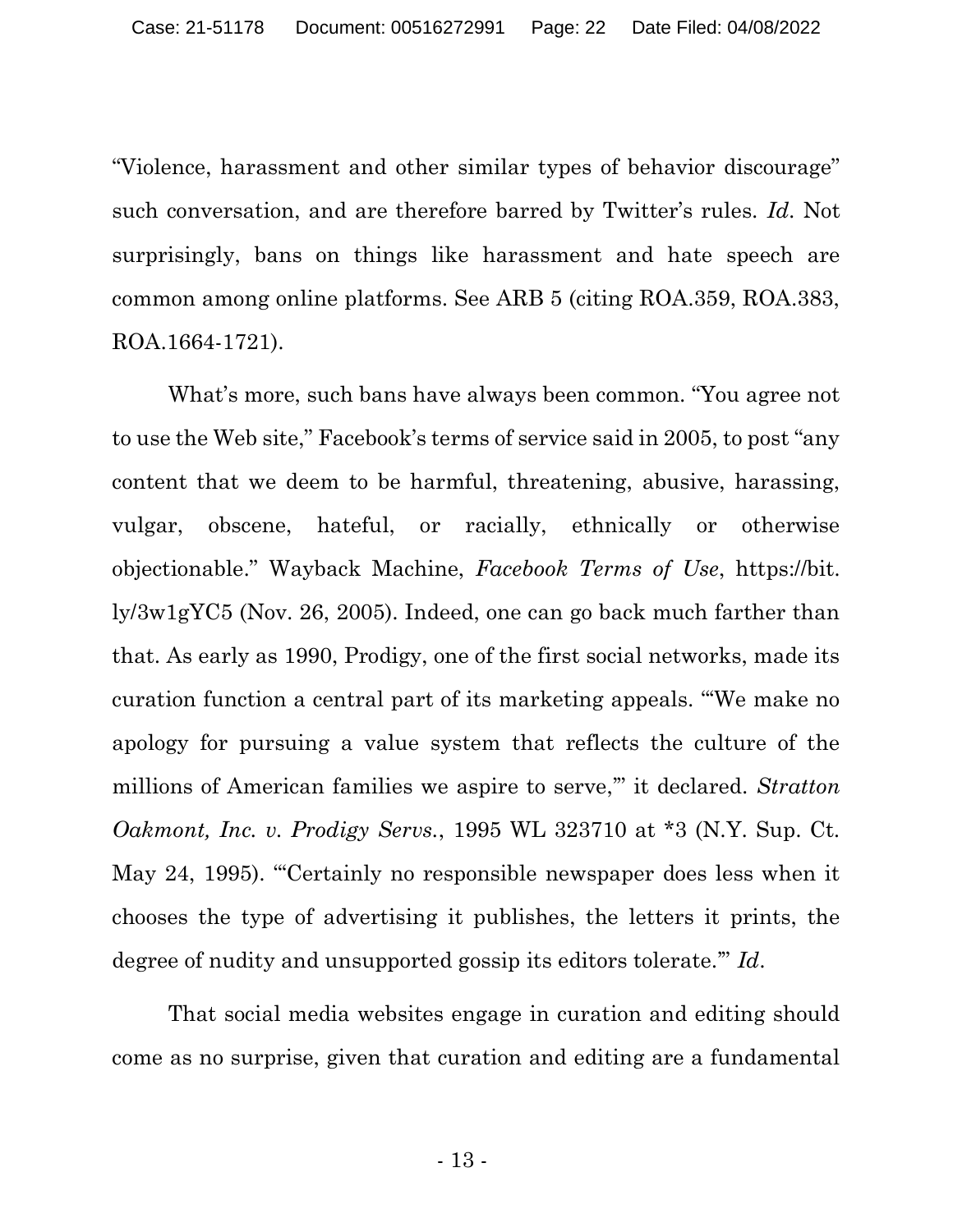aspect of the service those websites exist to provide. Without intermediaries, the Internet would be a bewildering flood of disordered information. By organizing that information, intermediaries enable users to "sift through the ever-growing avalanche of desired content that appears on the Internet every day." Yoo, supra, 78 Geo. Wash. L. Rev. at 701. Indeed, "social media" could not exist if intermediaries did not play this role. It is only because a website engages in curation and editing that a mass of "social" media becomes navigable by the average user. More than that, such curation and editing is necessary to make social media a pleasant experience worth navigating. "[T]he editorial discretion that intermediaries exercise" enables users to avoid "unwanted speech" and "identify and access desired content." Id.

Texas and its amici contend that, to enjoy a First Amendment right to editorial discretion, social media services must "pre-screen" posts. AOB 23, Claremont Brief 17, Hamburger Brief 13-14. Such a rule would be perverse, rewarding websites for engaging in more of the so-called "censorship" that Texas claims to oppose. In any case, there is no reason why, under the First Amendment, the time at which editorial control is exercised should matter. Consider talk radio, in which a station lightly "screens" calls in advance, yet retains the (much needed) right to cut off callers at will.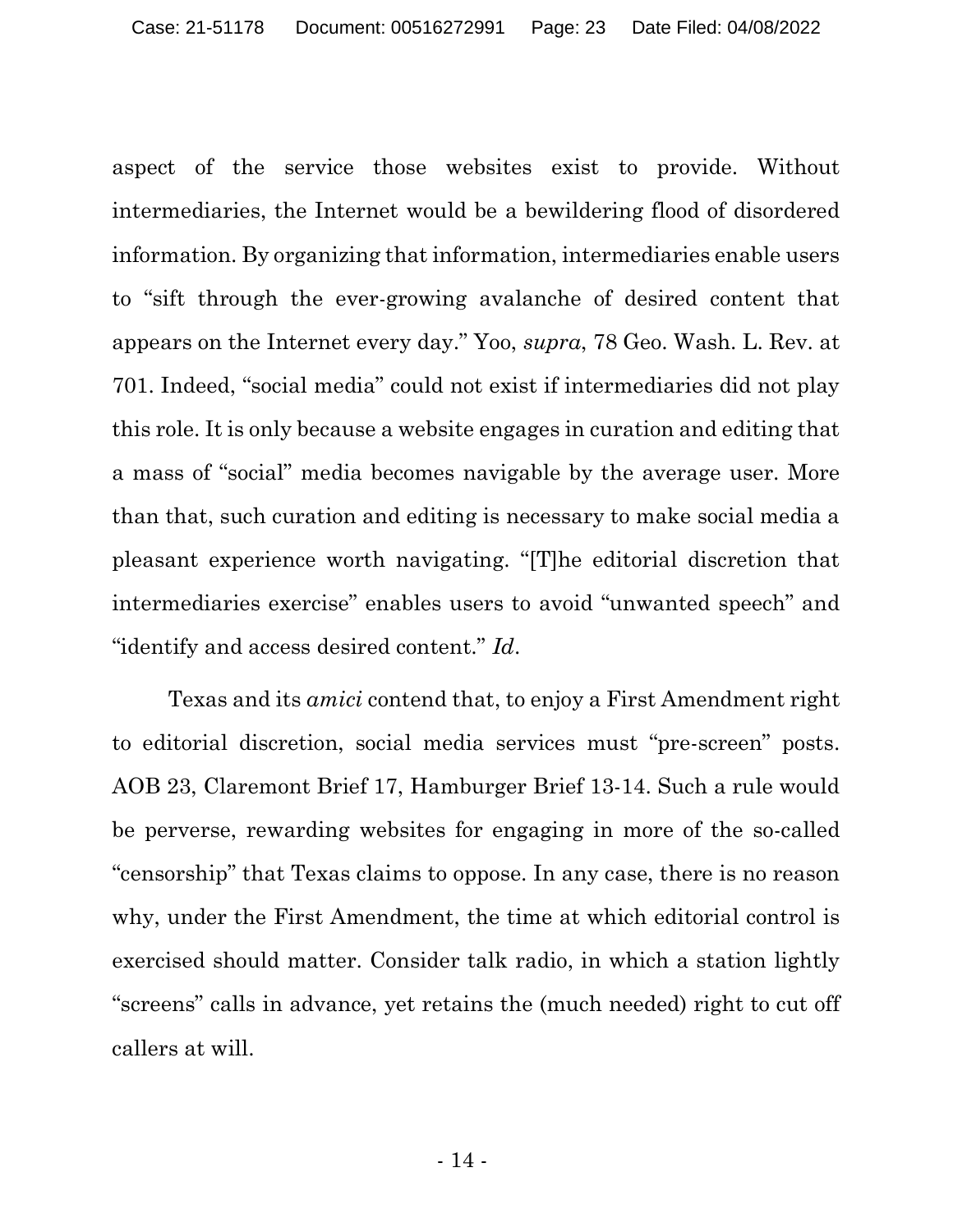Not only do social media refuse to publish content indiscriminately; they are widely expected not to do so. No matter how many times Texas and its amici assert otherwise (see, e.g., AOB 23, States' Brief 10-11, Claremont Brief 13, 22-23), everyone from advertisers to civil rights groups to the media holds online platforms responsible for the content they spread. See, e.g., Tom Maxwell, Twitch Streamers Demand the Platform 'Do Better' at Moderating Hate Speech, Input, https://bit.ly/37wIbSo (Aug. 10, 2021); Analis Bailey, Premier League, English Soccer Announce Social Media Boycott in Response to Racist Abuse, USA Today, https://bit.ly/3xIpfdT (Apr. 24, 2021). An underlying assumption in the recent furor over the Wall Street Journal's "Facebook Files" coverage was that Facebook can, and should, intervene, extensively, in its own products to ensure that they are free, so far as possible, of toxic content. See The Facebook Files, Wall St. J., https://on.wsj.com/3GPgzYX (last accessed Apr. 4, 2022).

### II. Social Media Bear None of the Indicia of Common Carriage

HB20, Texas, and Texas's amici declare that large social media websites meet some of the criteria exhibited by common carriers of the past, such as railroad and telegraph companies. Even if these criteria had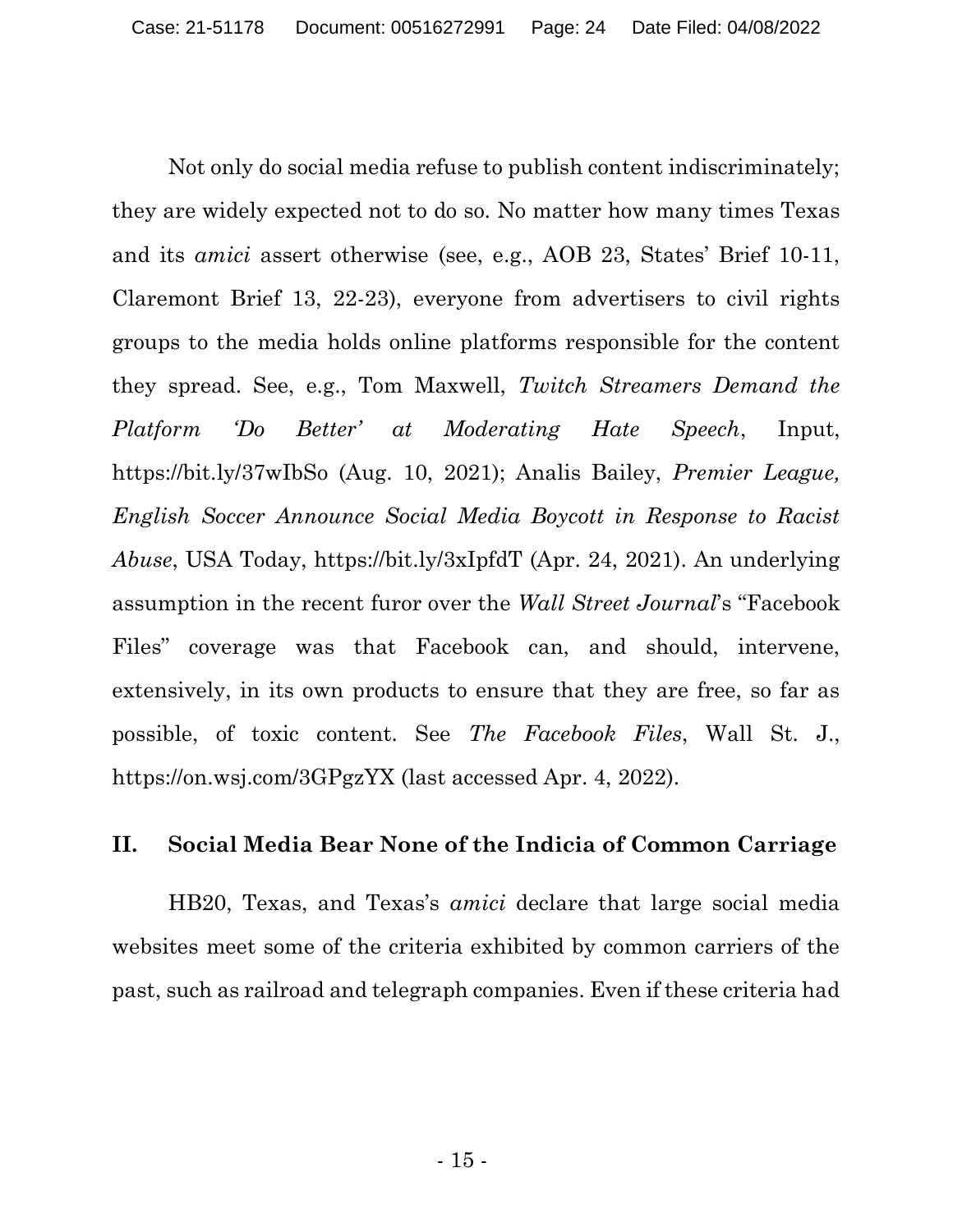more than limited relevance to the rights of expressive entities (they don't), social media websites meet none of the criteria at hand.

### A. "Affected With a Public Interest"

HB20 claims that social media websites are "affected with a public interest." § 1(3). Texas and some of its amici mention this claim (AOB 26, Claremont Brief 28, Hamburger Brief 8), but, not surprisingly, they don't press the point. As the Supreme Court has said, whether a business serves a "public interest" is "an unsatisfactory test of the constitutionality of legislation directed at [the business's] practices or prices." Nebbia v. New York, 291 U.S. 502, 536 (1934). Even Justice Thomas—perhaps the most prominent champion of the idea that social media are common carriers—concedes that a "public interest" test for common carriage "is hardly helpful," given that "most things can be described as 'of public interest.'" Biden v. Knight First Am. Inst., 141 S. Ct. 1220, 1223 (2021) (Thomas, J., concurring).

### B. "Have Enjoyed Governmental Support"

HB20 says that social media websites have "enjoyed governmental support in the United States." § 1(3); see also Hamburger Brief 8-9. This presumably refers to Section 230 of the Telecommunications Act of 1996. 47 U.S.C. § 230; see ARB 32-34 (discussing Section 230).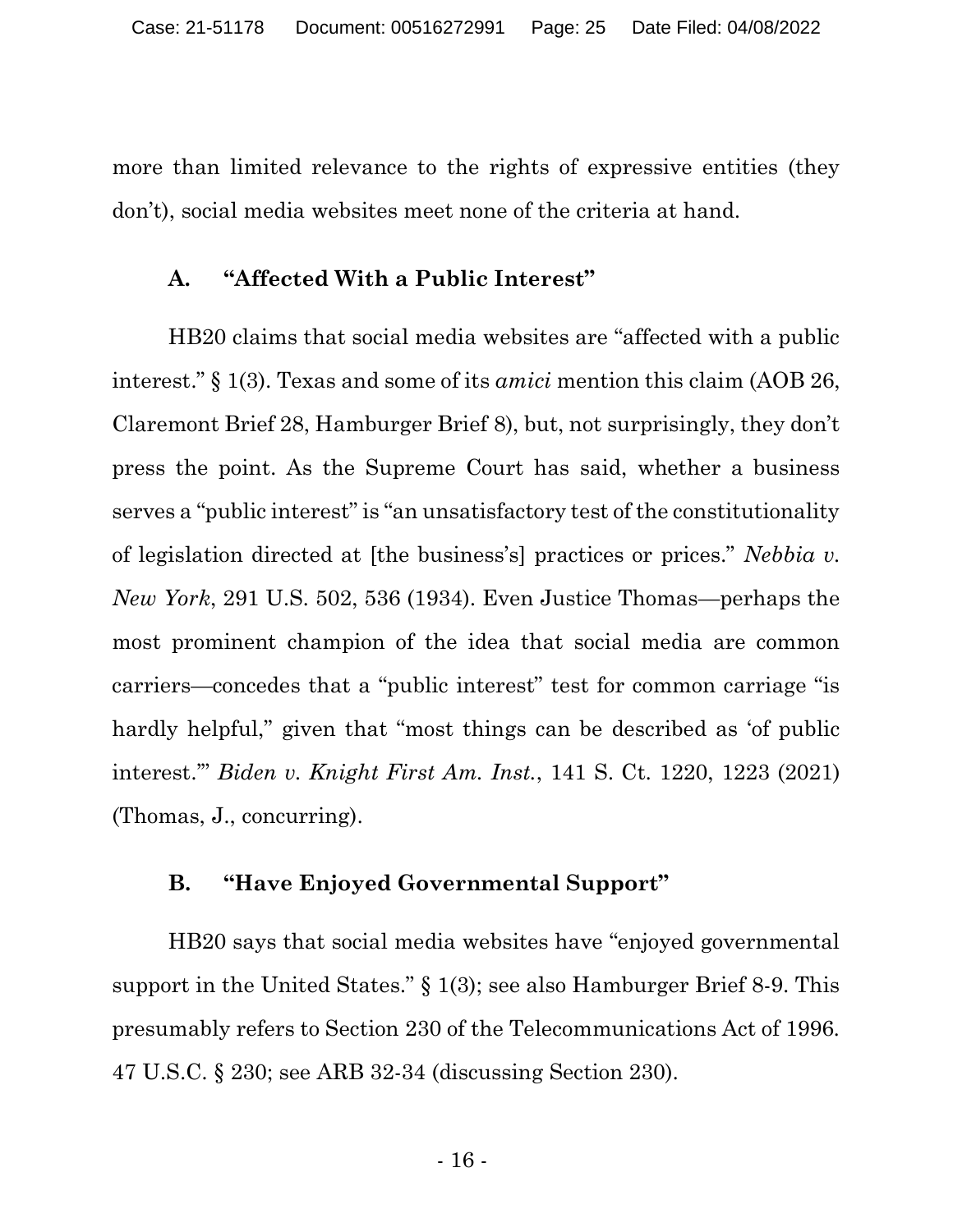True enough, businesses that employ property acquired through eminent domain have sometimes had to operate as common carriers. It does not follow that Section 230, which broadly protects all websites for publishing speech that originates with others, creates a similar quid pro quo obligation. There are several problems with the comparison:

- Section 230 was not a gift to a few large social media websites (none of which existed when Section 230 was passed). It applies to every Internet website and service. See 47 U.S.C. §§ 230(c)(1), (c)(2), (f)(2), (f)(3); contra Hamburger Brief 18-19 (wrongly stating that Section 230 "privileges social media"). If Section 230 doesn't turn a blog, or Yelp, or a newspaper's comments sections, or an individual social media account, into a common carrier, it's unclear why it should turn Facebook, YouTube, or TikTok into one.
- Section 230 simply ensures that the *initial speaker* is the one liable for speech that causes legally actionable harm. See id.  $\S\S 230(c)(1)$ , (f)(3). It is not a "privilege" akin to the government handing real property to one firm, to the exclusion of potential competitors, for use as a railroad or a telegraph line.
- Far from being a sign that the government wants social media websites to act as "conduits" or common carriers, Section 230 is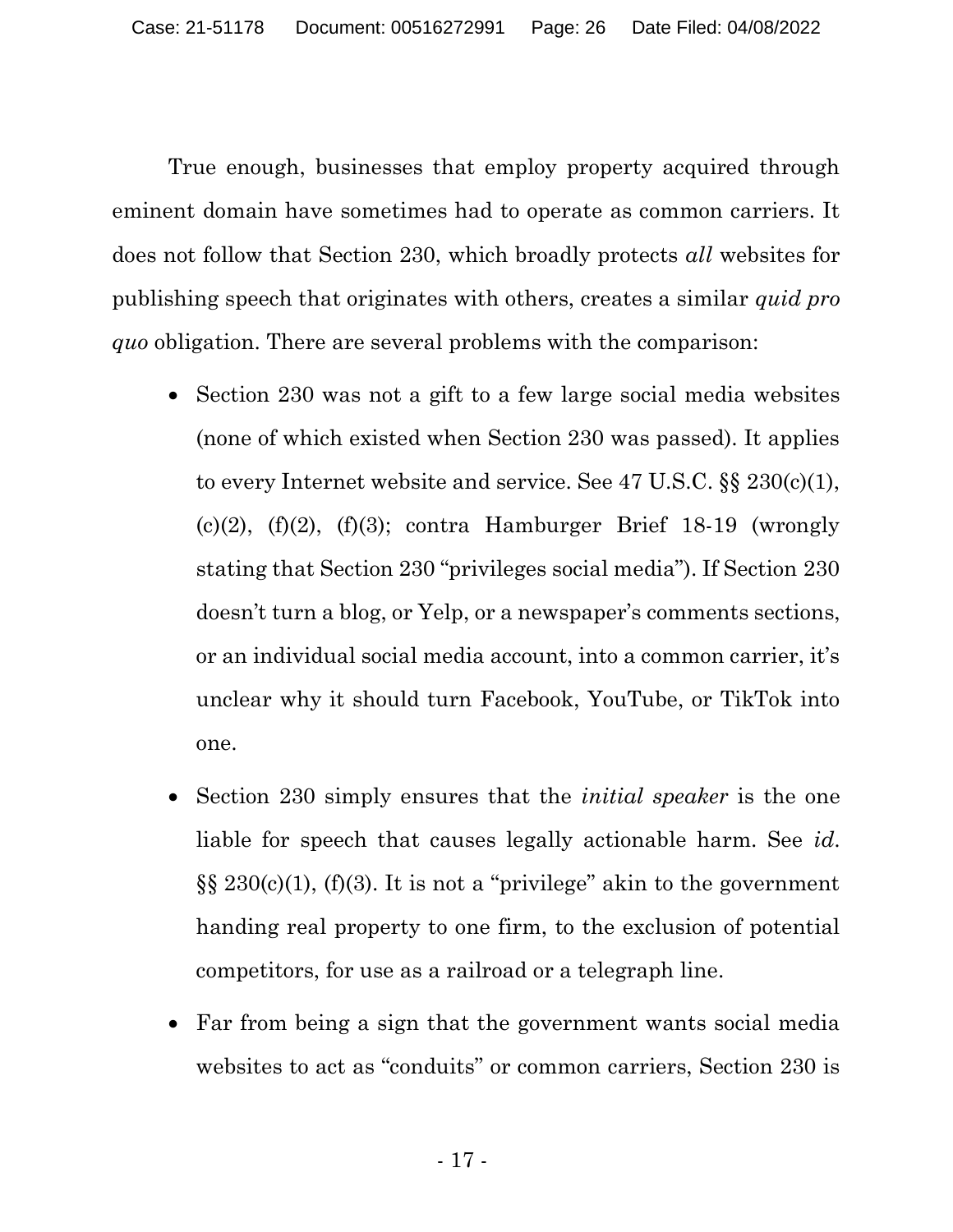a sign that it recognizes they are editors, and wants them to act as discerning ones. Section 230 ensures that a website can "exercise" a "publisher's traditional editorial functions—such as deciding whether to publish, withdraw, postpone or alter content"—without (in most cases) worrying that doing so will trigger liability. Zeran v. Am. Online, 129 F.3d 327, 330 (4th Cir. 1997); contra Hamburger Brief 6-7 (wrongly stating that Section 230 "recognizes" social media services as common carriers). Section 230 does not curtail websites' First Amendment rights; it endorses them.

And if the *federally* enacted Section 230 is the *quid*, why should a state government get to impose the quo? The history of common carriage in the United States, going back to the Interstate Commerce Act of 1887, is one of aiding interstate commerce by setting and enforcing national standards. Precisely because they were regulated federally as common carriers, telegraph companies were not subject to state regulation. Postal Tel.-Cable Co. v. Warren-Godwin Lumber Co., 251 U.S. 27, 30 (1919). Even if Section 230 could serve as the basis for common carriage rules, it couldn't serve as the basis for common carriage rules imposed by Texas.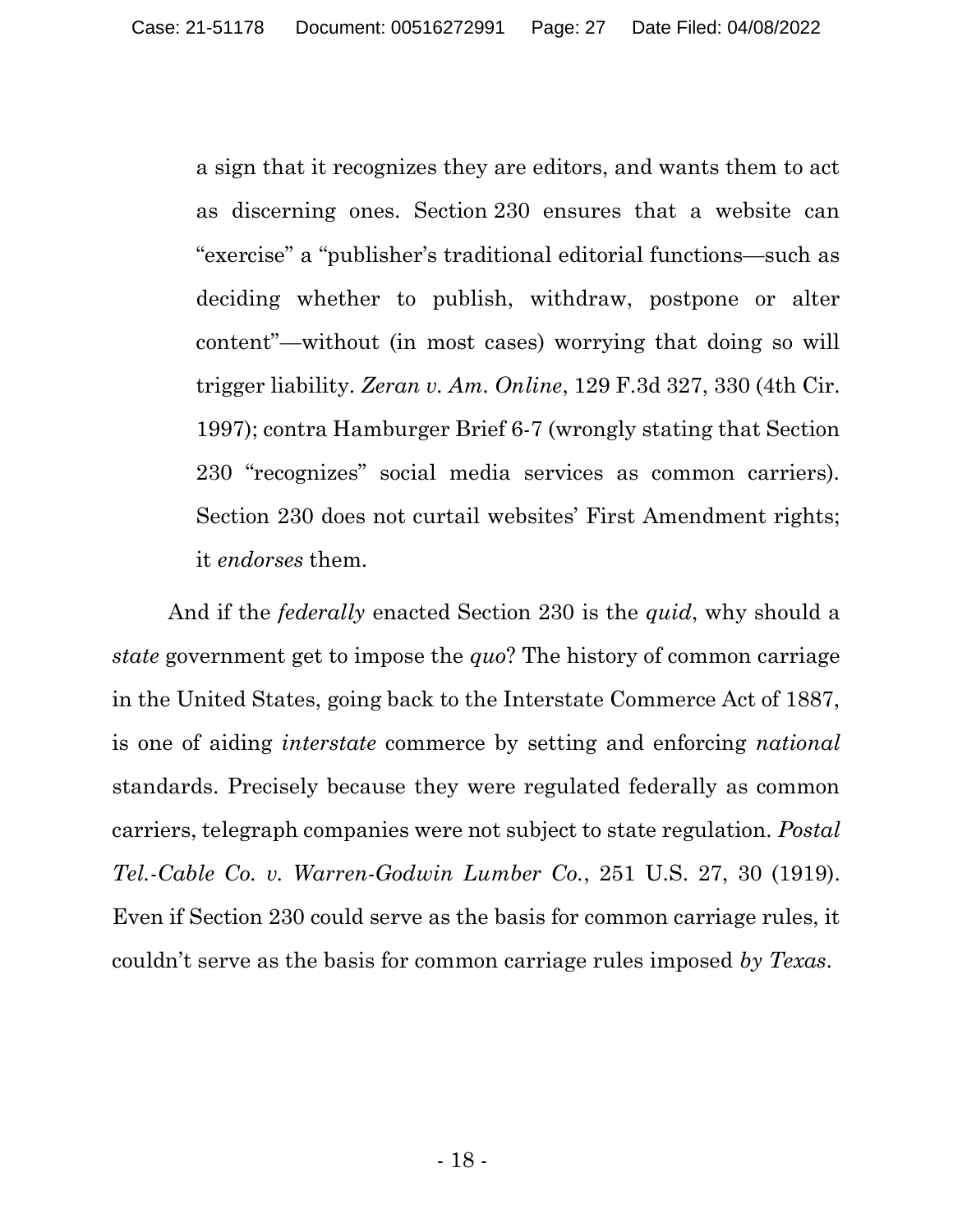#### C. "Market Dominance"

HB20 claims that large social media websites "are common carriers by virtue of their market dominance." § 1(4); but see generally AOB (appearing to abandon this argument). The first problem on this front is the brute legal fact that an entity does not forfeit its constitutional rights by succeeding in the market. The Supreme Court accepted that the Miami Herald enjoyed near-monopoly control over local news; yet the newspaper retained its First Amendment right to exercise editorial control and judgment as it saw fit. 418 U.S. at 250-52, 256-58.

This is not to say that media firms, social or otherwise, are above the antitrust laws. A newspaper that uses its market power to inflict economic pain on a rival—one that, say, strongarms advertisers into boycotting, and thereby bankrupting, a local radio station—is inviting antitrust liability for its business practices. Lorain Journal Co. v. United States, 342 U.S. 143 (1951). It is to say, however, that the right to reject speech for expressive reasons travels with a company, like a shell on a turtle, wherever the company goes—even if the company, like Yertle, is king of the pond. Cf. Dr. Seuss, Yertle the Turtle and Other Stories (1958).

In any event, the social media market is as lively as ever. It continues to offer many avenues of expression and communication. If you're convinced (as Gov. Abbott and HB20's other supporters explicitly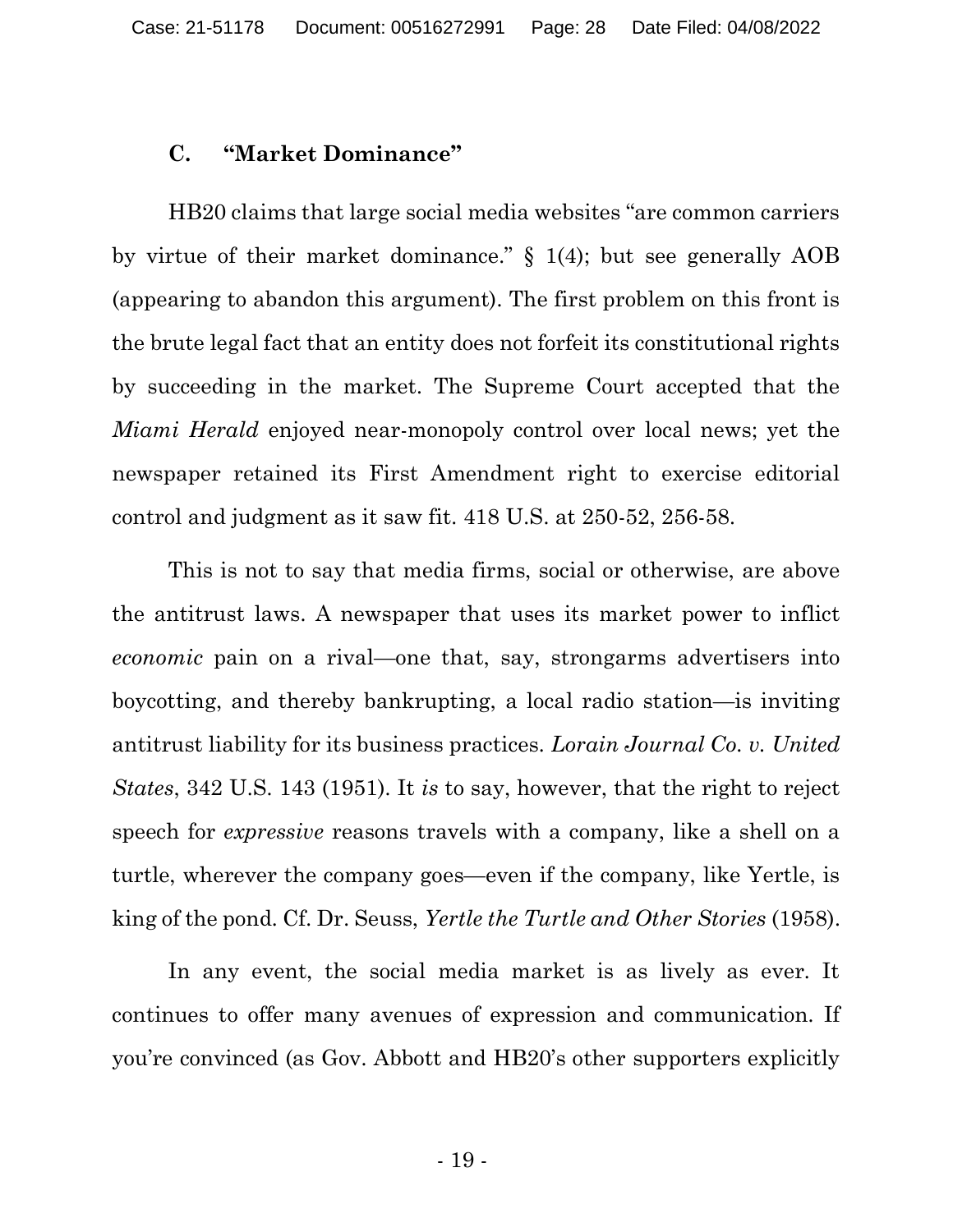are) that "Big Tech" is "out to get" Republicans, you can blog on Substack, post on Parler, Gettr, or Gab, message on Signal or Discord, and watch and share videos on Rumble. And anyone who claims that network effects will ultimately thwart this competition must grapple with the rapid rise of TikTok.

Contrary to Texas's claim, the "old telegraph and telephone companies" are not the "technological ancestors" of social media services. AOB 3. The Internet is not "a 'scarce' expressive commodity. It provides relatively unlimited, low-cost capacity for communication of all kinds." Reno v. ACLU, 521 U.S. 844, 870 (1997). Even the largest social media websites are just a piece of that "relatively unlimited" world of "communication." As one (conservative) commentator has put it, social media websites are "equivalent not to the telegraph line," but to a few "of the telegraph line's many customers." Charles C.W. Cooke, No, Big Tech Firms Are Not Common Carriers, National Review Online, https://bit.ly/ 3hQMYDQ (Aug. 2, 2021). They are just a handful of "website[s] among billions." Id.

### D. "Holding" Oneself "Out" as "Willing to Deal"

Common carriers, Texas correctly notes, "hold" themselves "out" as "willing to deal with all comers." AOB 27. Texas is mistaken, however, in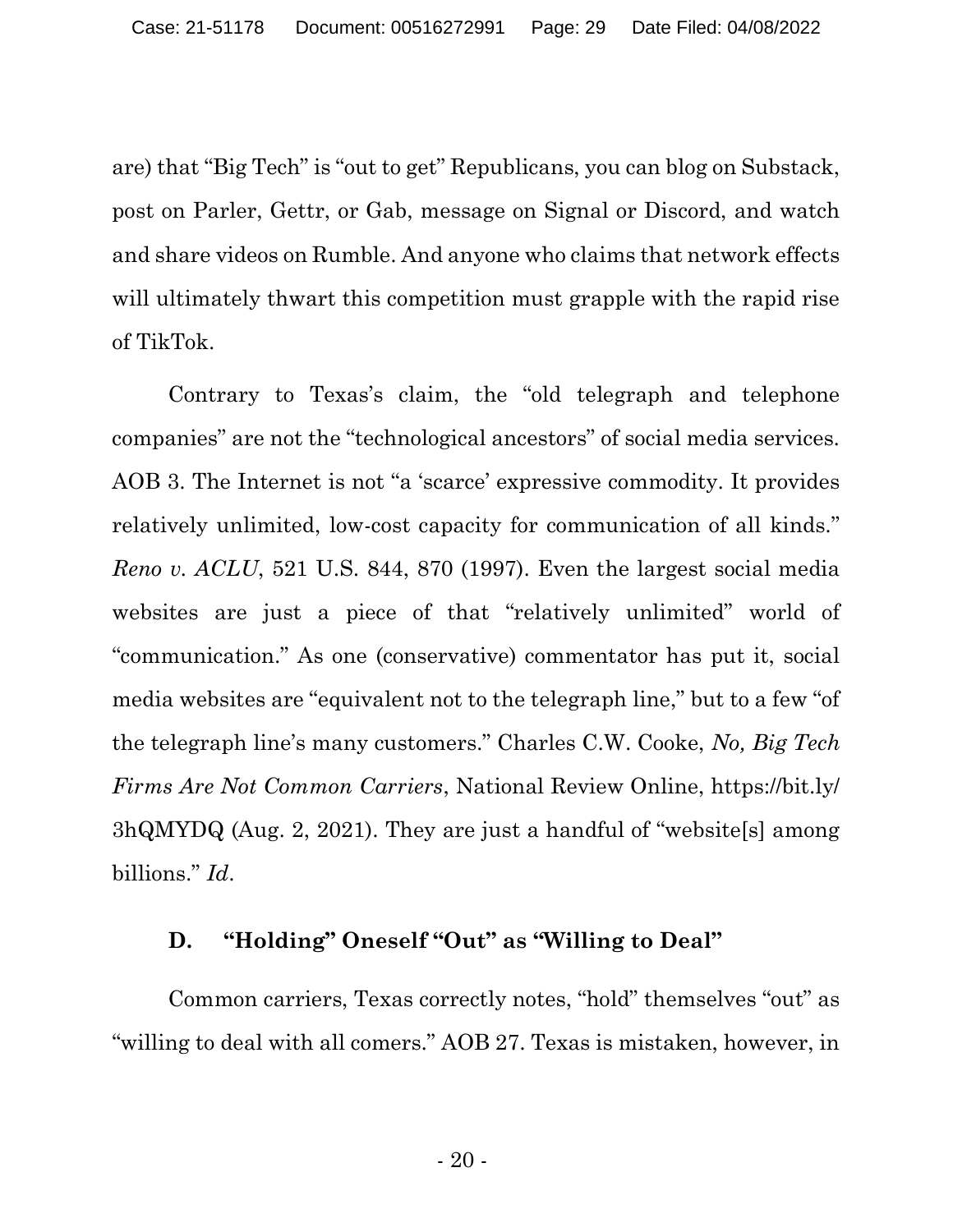assuming that social media services meet this definition. Although it might indeed be said that the websites welcome "all the world" to join, whether one gets to *stay* is contingent on one's complying with the sites' terms of service. Social media websites are not "willing to deal" with users who promote violence, engage in harassment, or spew hate speech. See Sec. I.C., supra.

Even if the websites did hold themselves out as serving the public indiscriminately (they don't), the "holding out" theory of common carriage is "conspicuously empty." Thomas B. Nachbar, The Public Network, 17 CommLaw Conspectus 67, 93 (2008). A "holding out" standard is easy to evade. See Christopher S. Yoo, The First Amendment, Common Carriers, and Public Accommodations: Net Neutrality, Digital Platforms, and Privacy, 1 J. of Free Speech Law 463, 475 (2021). Suppose HB20 went into effect, and the websites responded by tightening their terms of service further, thereby making even clearer that they do not serve the public at large. What then? Rather than admit how badly its attempt to force the websites to publish unwanted speech had backfired, Texas would probably declare that the websites are common carriers because the state has ordered them to serve the public at large. Such a declaration would confirm that the "holding out" theory is empty at best, and circular at worst.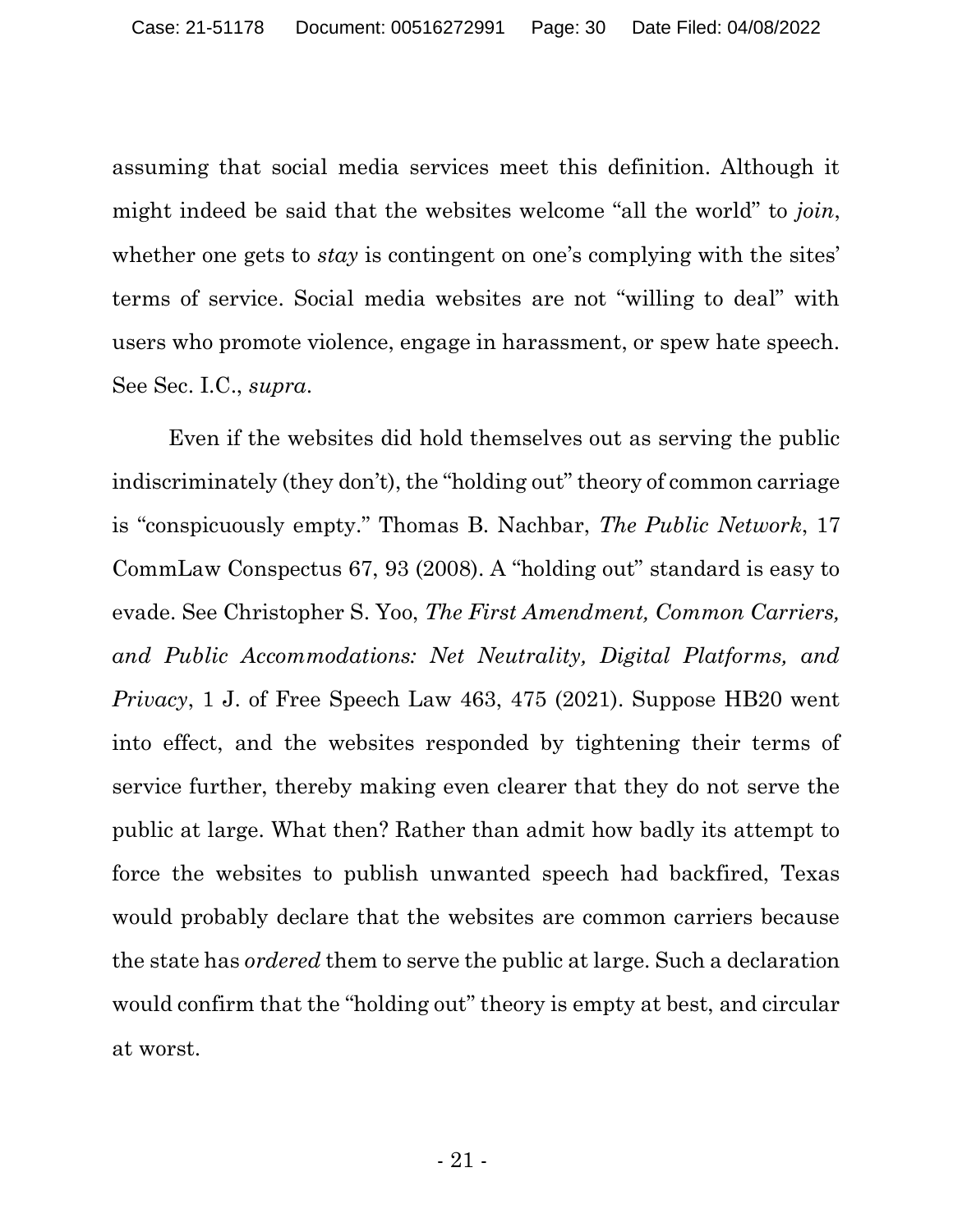Texas agrees that the "holding out" rule is "circular" if a company can avoid common carrier status by not "holding" itself "out" to the public. AOB 27. It then tries to save the test, however, by claiming that a state can impose common carrier status simply by baldly declaring that a company should "hold" itself "out" to the public. Id. That won't do. The test remains circular under Texas's formulation; it's just that the location of the circularity has moved. (At least Texas does not confidently announce that the "holding out" rule applies to any business that "offer[s] [its] services to the public, even if not all the public"—a standard that would make virtually every business, from an airline to a local bakery, a "common carrier." Hamburger Brief 15-16. But cf. Masterpiece Cakeshop v. Colo. Civ. Rights Comm'n, 138 S. Ct. 1719 (2018).)

## III. Supreme Court Case Law Does Not Save HB20's Common Carrier Theory

Texas and its *amici* cite three Supreme Court cases—*PruneYard*, FAIR, and Turner—as support for the notion that social media websites are analogous to common carriers. See, e.g., AOB 18-19 (PruneYard), 19- 20, 23 (FAIR), 28-29 (Turner); States' Brief 5 (PruneYard), 6-8 (FAIR); Claremont Brief 19 (PruneYard), 12-16, 19-20 (FAIR), 11-12, 18-19, 24- 27 (Turner); Hamburger Brief 12 (Turner). None of the three helps their cause.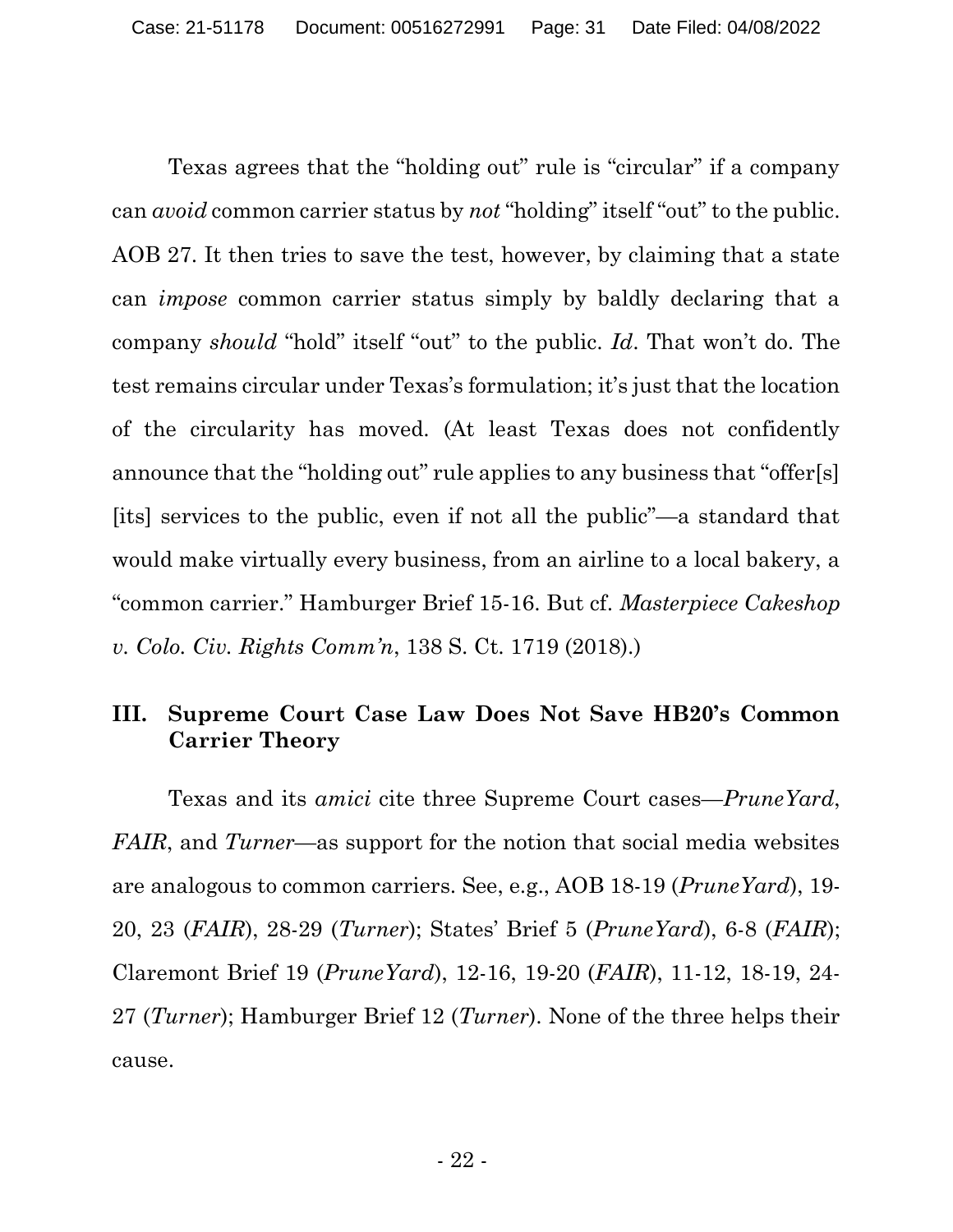#### A. PruneYard Shopping Center v. Robins

At issue in PruneYard Shopping Center v. Robins, 447 U.S. 74 (1980), was whether a shopping mall could be forced, under the California Constitution, to let students protest on its private property. Yes, PruneYard says, it could. In so saying, however, PruneYard distinguishes Miami Herald. That case involved "an intrusion into the function of editors," PruneYard notes—a "concern" that "obviously" was "not present" for the mall. Id. at 88. Here, by contrast, that concern obviously is present, as explained above. "Intru[ding]" into social media websites' "function" as "editors" is what HB20 is all about.

What's more, *PruneYard* announces that "the views expressed by members of the public" on the mall's property would "not likely be identified with that of the owner." *Id.* at 87. Even if that evidence-free declaration was true, at the time, of the mall (we have our doubts), it is certainly not true today of social media websites. As we've discussed and Texas and its amici's repeated claims to the contrary notwithstanding—those sites are "identified" with the speech they spread. A social media service that publishes a certain speaker is widely considered to have deemed that speaker "worthy of presentation," and "quite possibly of support as well." Hurley, 515 U.S. at 575.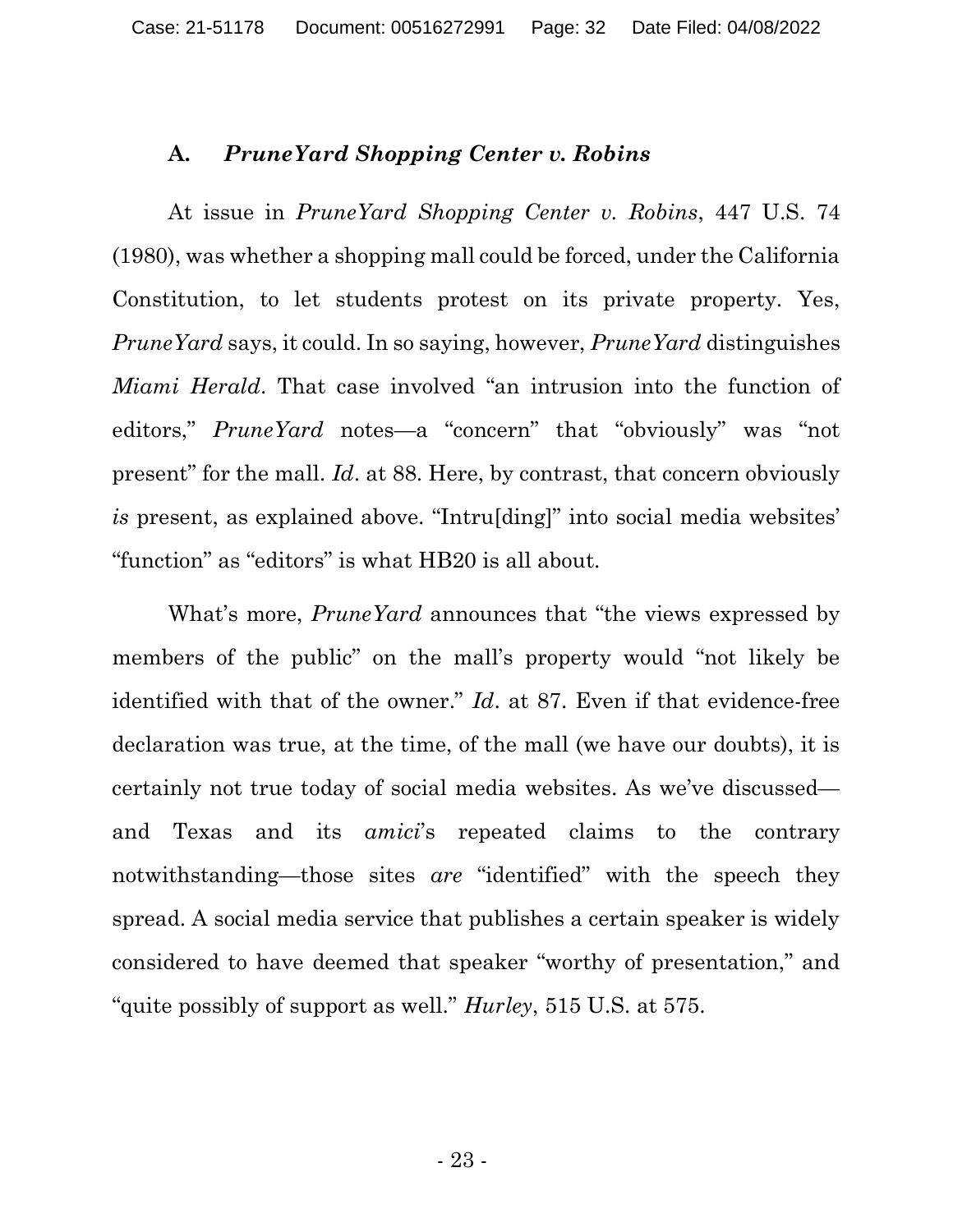The mall also challenged the speech-hosting obligation under the Takings Clause. On its way to rejecting that challenge, PruneYard makes further findings pertinent to this case. The students, *PruneYard* notes, "were orderly," and the mall remained free to impose "time, place, and manner regulations" on others' speech that would "minimize any interference with its commercial functions." 447 U.S. at 83-84. This makes PruneYard nothing like the case here, in which Texas seeks to make websites publish hostile, abusive, highly disruptive speech. In effect, HB20 requires the websites to allow *disorderly* conduct, and it *bars* them from imposing reasonable time, place, and manner regulations.

### B. Rumsfeld v. FAIR

In protest of the military's "Don't ask, don't tell" policy, various law schools stopped allowing military recruiters on their campuses. Let the recruiters in, Congress responded, in a law known as the Solomon Amendment, or lose government funding. *Rumsfeld v. FAIR*, 547 U.S. 47 (2006), rejects an association's contention that the Solomon Amendment violates the First Amendment.

Distinguishing Miami Herald and Hurley, FAIR concludes that "accommodating the military's message d[id] not affect the law schools' speech." Id. at 63-64. Unlike "a parade, a newsletter, or the editorial page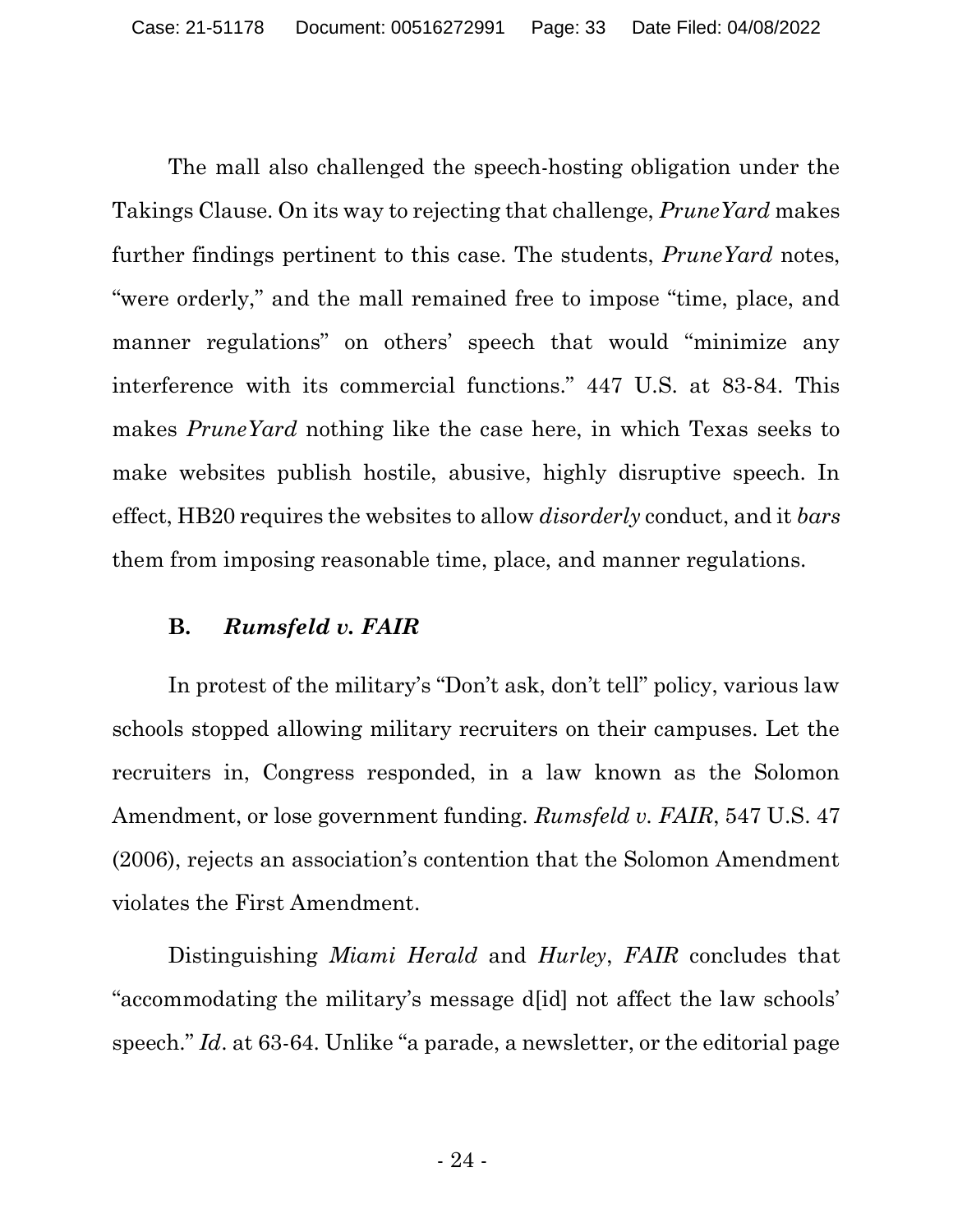of a newspaper," FAIR explains, "a law school's decision to allow recruiters on campus is not inherently expressive." Id. at 64. The pertinent distinction between job-recruitment meetings, on the one hand, and parades, newsletters, and newspapers, on the other, is not hard to divine. One-on-one recruitment meetings are akin to telegraphic or telephonic communication—the passage of private information widgets and not at all like the public-facing expression of views undertaken by a parade, a publication, or a website.

HB20 requires social media to platform various speakers, and to spread and amplify, far and wide, almost anything those speakers wish to say. It thus looks nothing like the law at issue in FAIR, a case about direct communication between a recruiter willing to talk and a law student willing to listen. For FAIR to resemble this case, Congress would have had to pass a law altogether different from the Solomon Amendment. Picture a law requiring law schools to let neo-Nazis maraud their halls toting signs and bullhorns. That is the equivalent of what HB20 requires of select social media websites.

#### C. Turner Broadcasting System v. FCC

In the 1992 Cable Act, Congress imposed "so-called must-carry provisions" that "require[d] cable operators to carry the signals of a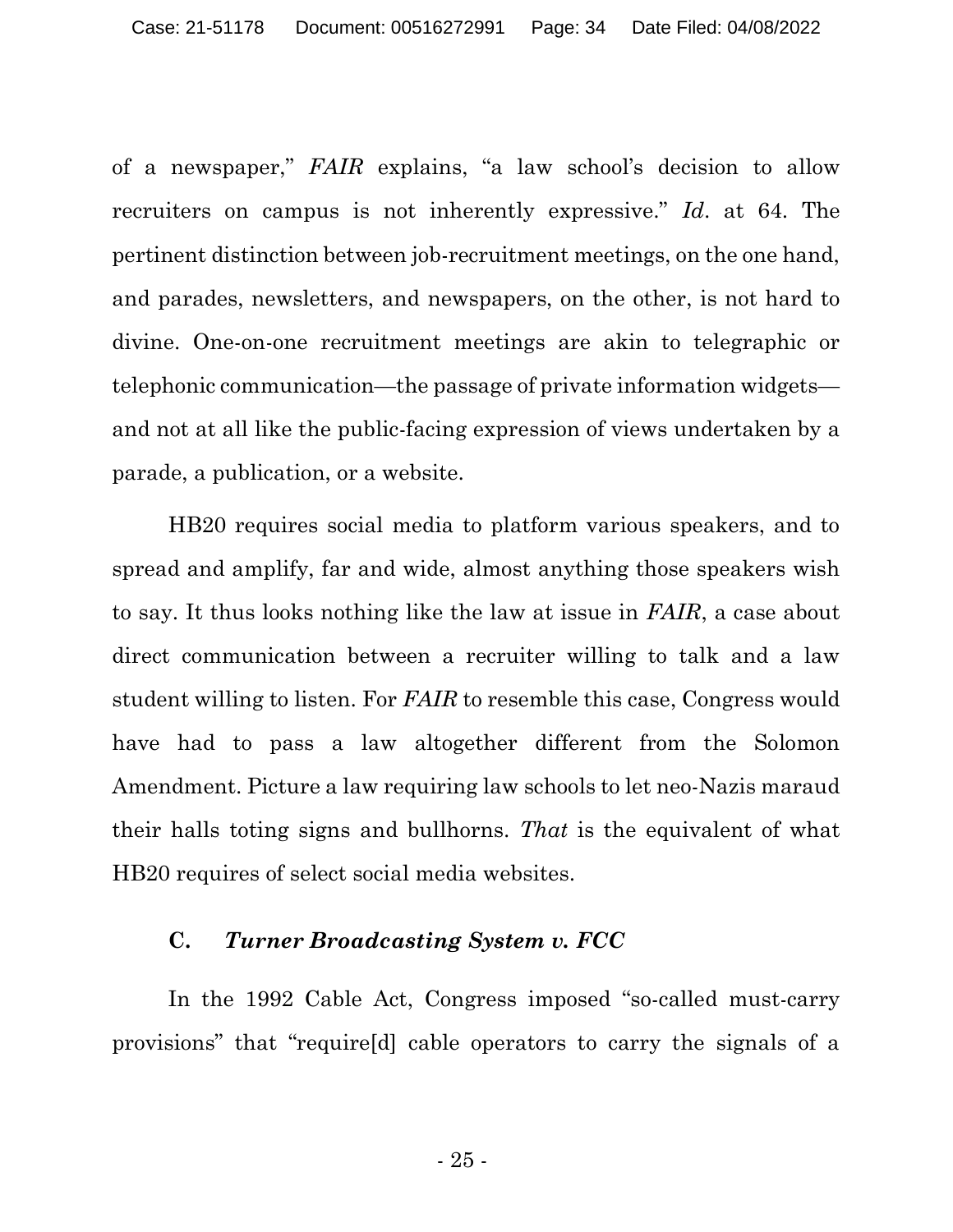specified number of local broadcast television stations." Turner Broad. Sys., Inc. v. FCC, 512 U.S. 622, 630 (1994). While concluding that cable operators engage in speech protected by the First Amendment, id. at 636, Turner subjects the must-carry provisions merely to intermediate, rather than to strict, scrutiny. Turner is brimming, however, with distinctions that render it inapplicable to social media websites.

First, like traditional common carriers, see German Alliance, 233 U.S. at 426-27 (Lamar, J., dissenting), cable systems use "physical infrastructure"—"cable or optical fibers"—that require "public rights-ofway and easements," 512 U.S. at 627-28. This setup "gives the cable operator bottleneck, or gatekeeper, control over most (if not all) of the television programming that is channeled into the subscriber's home." Id. at 656. This means that "a cable operator, unlike speakers in other media," can "silence the voice of competing speakers with a mere flick of the switch." Id. at 656-57 (emphasis added). On precisely this ground, Turner distinguishes Miami Herald, notwithstanding the fact that a "daily newspaper" may "enjoy monopoly status in a given locale." Id. at 656. "A daily newspaper," after all, "no matter how secure its local monopoly, does not possess the power to obstruct readers' access to other competing publications." Id. Just the same can be said of social media websites. Whatever the level of their market control—it's not much, in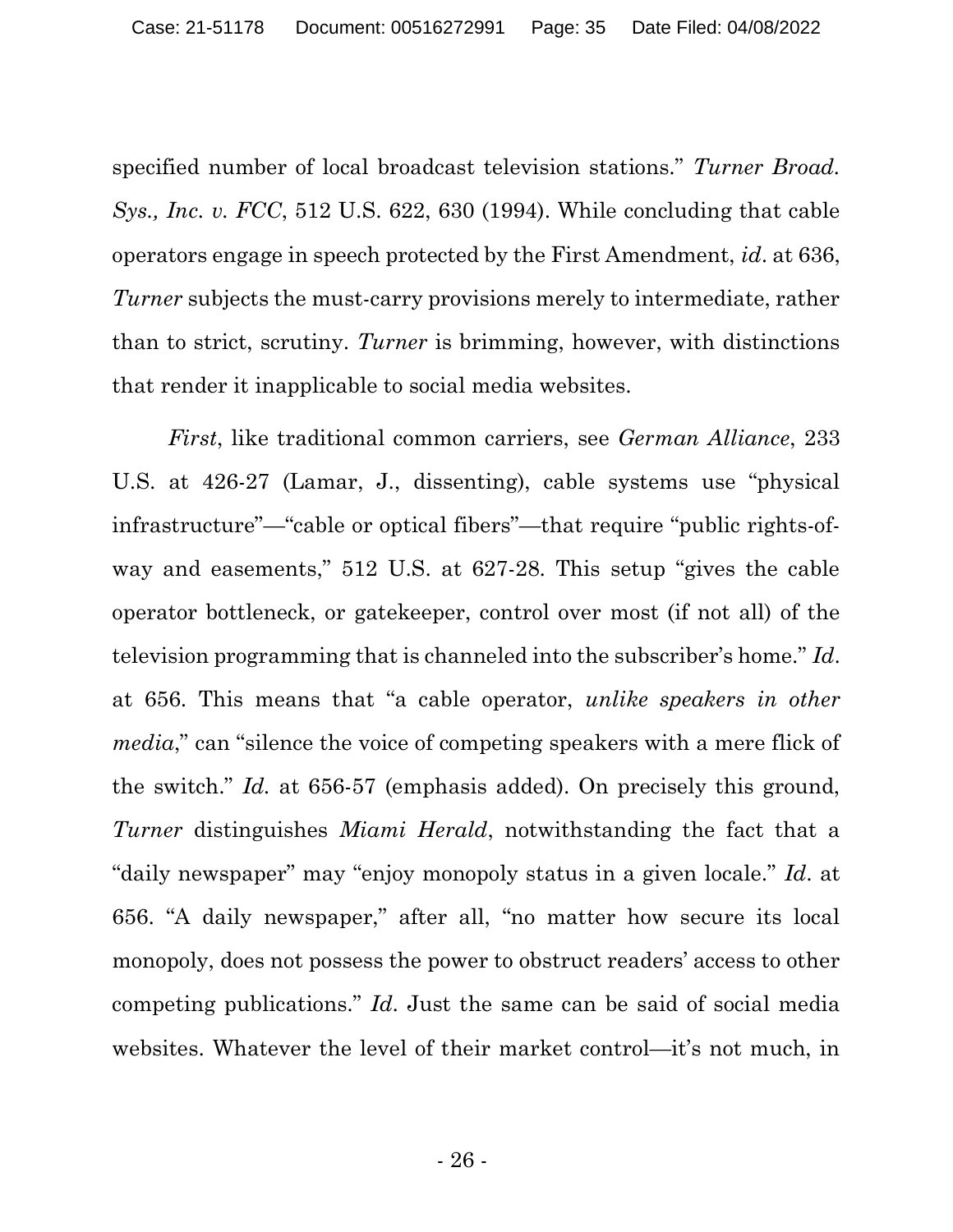our view, as we have explained—they do not, when "assert[ing] exclusive control over [their] own … copy," thereby "prevent other[s]" from "distribut[ing]" competing products "to willing recipients." Id.

Second, "cable personnel" generally "do not review any of the material provided by cable networks," and "cable systems have no conscious control over program services provided by others." Id. at 629 (quoting Daniel Brenner, Cable Television and the Freedom of Expression, 1988 Duke L.J. 329, 339 (1988)). Cable operators are thus, "in essence," simply "conduit [s] for the speech of others." Id. They generally transmit speech "on a continuous and unedited basis to subscribers." Id. This makes sense, given that most broadcast television content is comparatively sanitized and, certainly when compared to the worst online speech, uncontroversial. Turner concludes, therefore—again while distinguishing *Miami Herald*—that "no aspect of the must-carry provisions would cause a cable operator or cable programmer to conclude that 'the safe course is to avoid controversy,' and by so doing diminish the free flow of information and ideas." Id. at 656 (quoting Miami Herald, 418 U.S. at 257). This is the precise opposite of the situation with social media websites. The websites, to repeat, are not simply "conduits"; they are provided on a curated and edited basis, and they do sometimes take "the safe course" and "avoid controversy." Witness, for instance, Twitter's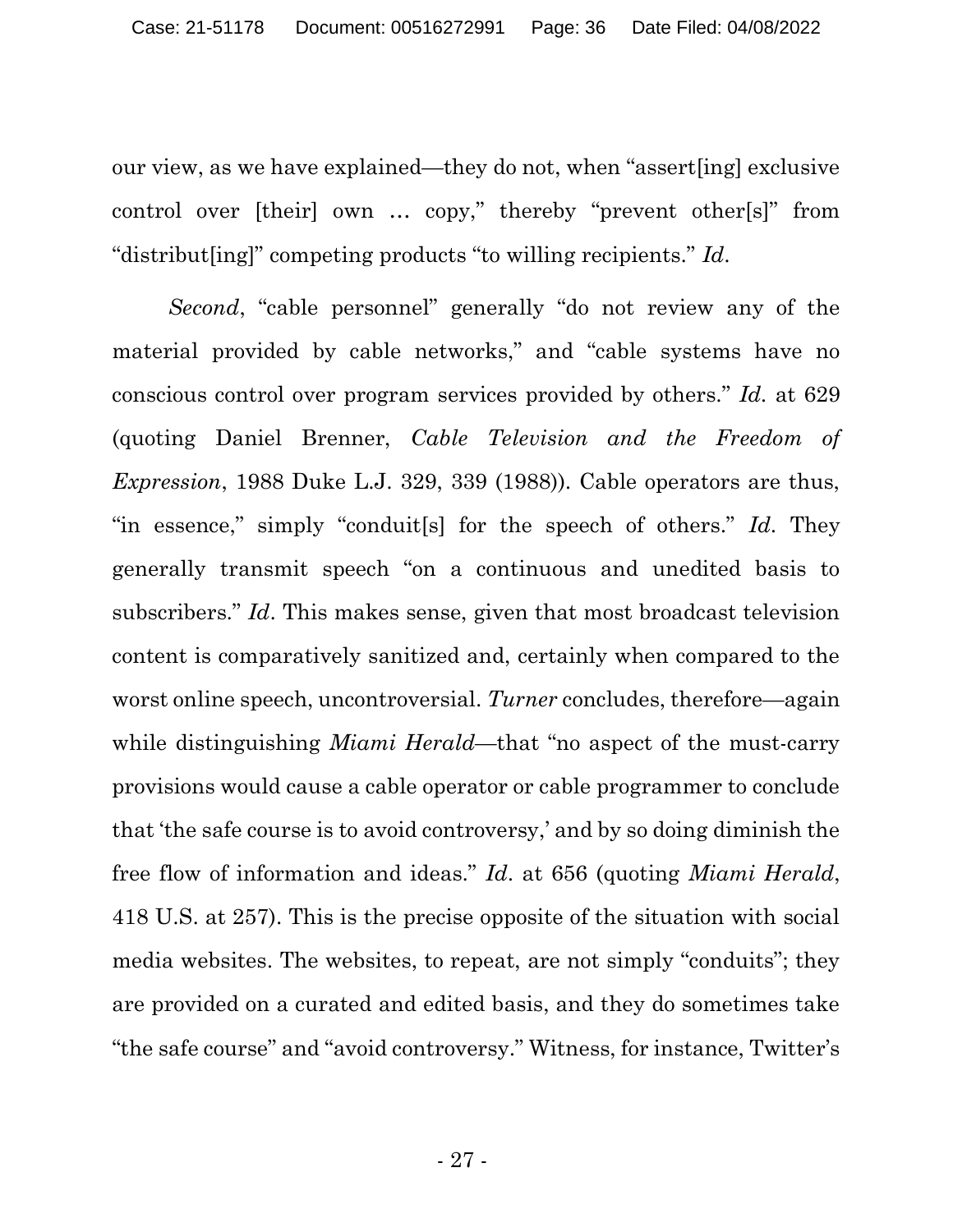decision to stop publishing political advertisements. See Wash. Post v. McManus, 944 F.3d 506, 517 n.4 (4th Cir. 2019).

Third, and relatedly, Turner declares—again while distinguishing *Miami Herald* (and it could have added *Hurley* to boot)—that there was "little risk that cable viewers would assume that the broadcast stations carried on a cable system convey ideas or messages endorsed by the cable operator." Id. at 655. This, again, because of the cable operators' "long history of serving" merely "as a conduit for broadcast signals." Id. The cable operators did not even contest this point; they did "not suggest" that "must-carry" would "force" them "to alter their own messages to respond to the broadcast programming they [we]re required to carry." Id. As we've explained, the "long history" behind social media could not be more different. Naturally, given that history, social media services vigorously contend that they would have to "respond" to certain messages they might be required "to carry."

Fourth, the central issue in Turner was whether the must-carry provisions were content-neutral. "Broadcasters, which transmit over the airwaves, are favored," Turner acknowledges, "while cable programmers, which do not, are disfavored." Id. at 645. But this distinction, Turner concludes, did not make the must-carry provisions a content-based law subject to strict scrutiny. According to *Turner*, "Congress' overriding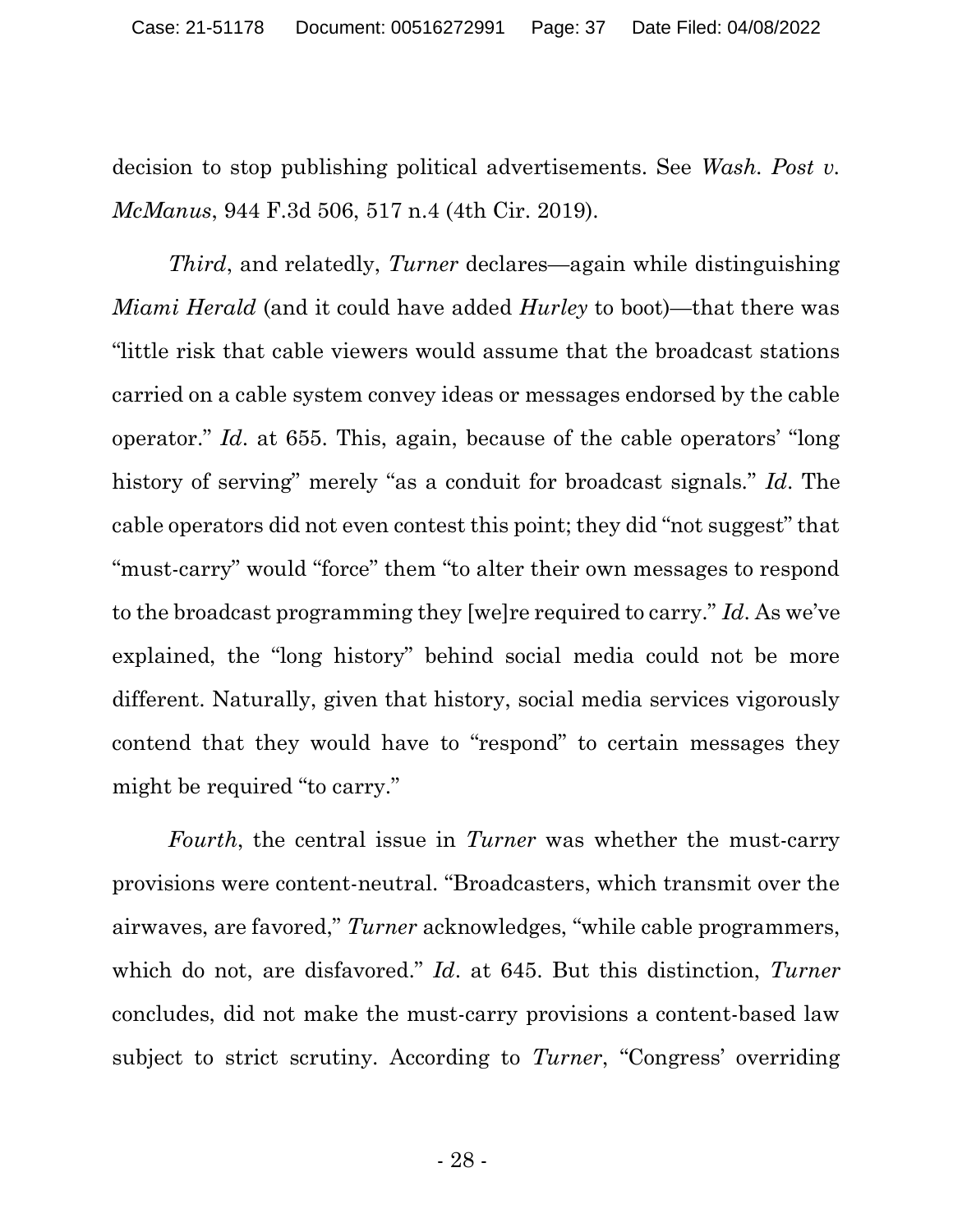objective … was not to favor programming of a particular subject matter, viewpoint, or format, but rather to preserve access to free [broadcast] television programming." Id. at 646. In other words, the law was purely about "economic incentive[s]." Id. The cable operators, for their part, did little to argue otherwise, raising only "speculati[ve]" "hypothes[es]" about "a content-based purpose" for the law. Id. at  $652$ . Here, by contrast, HB20 compels the carrying of speech based on its viewpoint.  $\S 6$ ; see Reed v. Town of Gilbert, 576 U.S. 155, 168-69 (2015) (viewpoint discrimination is simply "a more blatant and egregious form of content discrimination").

## IV. The Burdens Imposed by HB20 Go Far Beyond Common Carriage

Texas's law effectively compels large social media services to deal with all users, however obnoxious their behavior. This is not what common carriage meant at common law. "An innkeeper or common carrier has always been allowed to exclude drunks, criminals and diseased persons[.]" Lombard v. Louisiana, 373 U.S. 267, 280 (1963) (Douglas, J., concurring) (citing Bruce Wyman, Public Service Corporations (1911), available at https://bit.ly/3xekNXI). "If [a] guest … misconducts himself so as to annoy other guests, he may for that cause be ejected from the inn." Wyman, supra, § 630. "Telegraph companies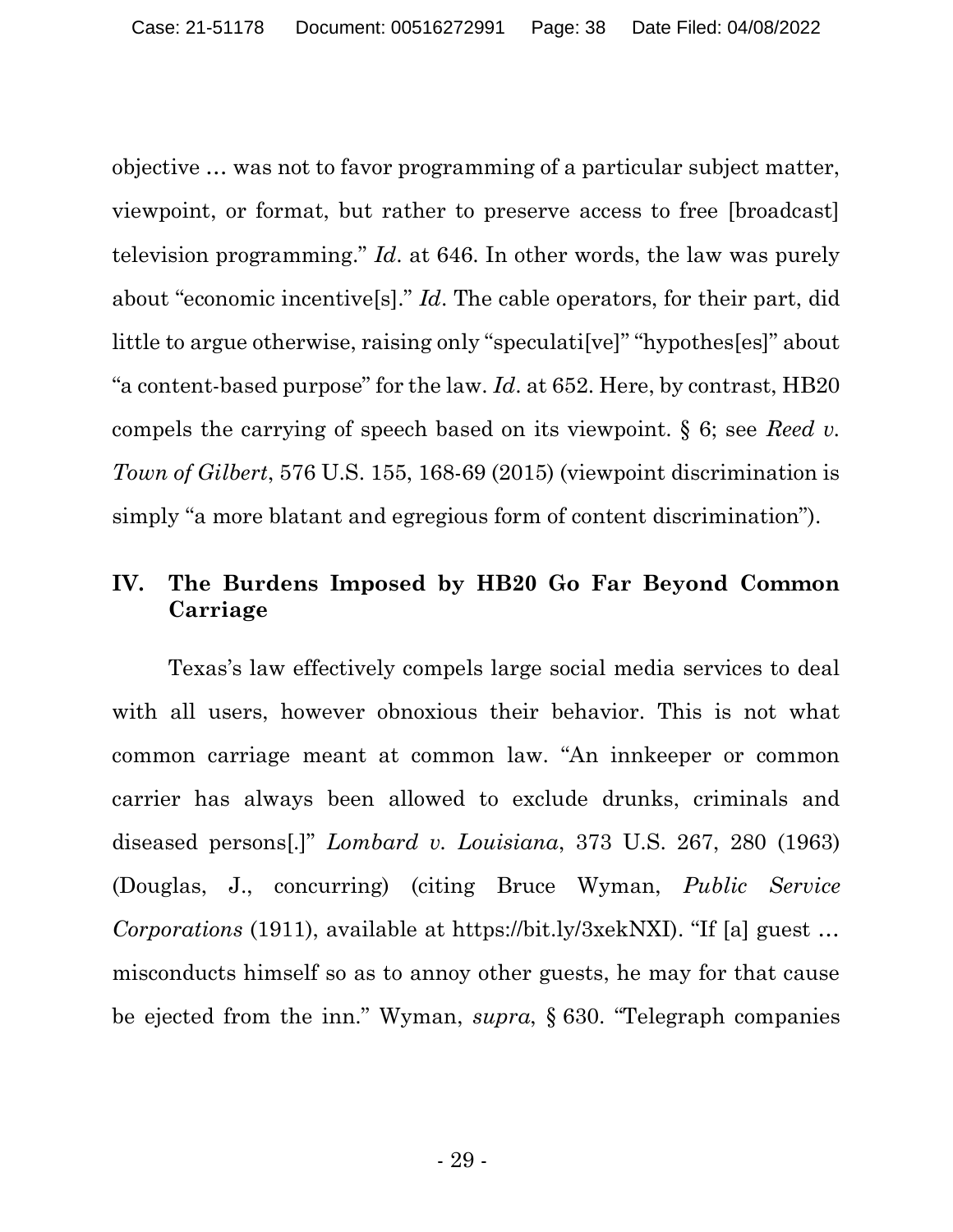likewise need not accept obscene, blasphemous, profane or indecent messages." Id. § 633.

In short, common carriers enjoyed broad discretion to "restrain" and "prevent" "profaneness, indecency, [and] other breaches of decorum in speech or behavior." Id. § 644. They were not even "bound to wait until some act of violence, profaneness or other misconduct had been committed" before expelling those whom they suspected to be "evildisposed persons." Id.

True, there were limits. A telegraph company that refused to carry an "equivocal message"—one whose offensiveness was debatable—did so "at its peril." Id. § 632. Although a telephone service could "cut off" a "habitually profane" subscriber, it had to show some tolerance to someone who "desisted from objectionable language upon complaint being made to him." Id. And regulators could (and in some areas still can) assess whether certain of a common carrier's rules and prohibitions are "just" and reasonable." See, e.g., 47 U.S.C. §§ 201(b), 202(a). But in general, the "principle of nondiscrimination does not preclude distinctions based on reasonable business classifications." Carlin, 827 F.2d at 1293. Thus, a telephone company could refuse to carry all price advertising in its yellow pages directory (a common carrier service) even though this was an "explicit content-based restriction." Id.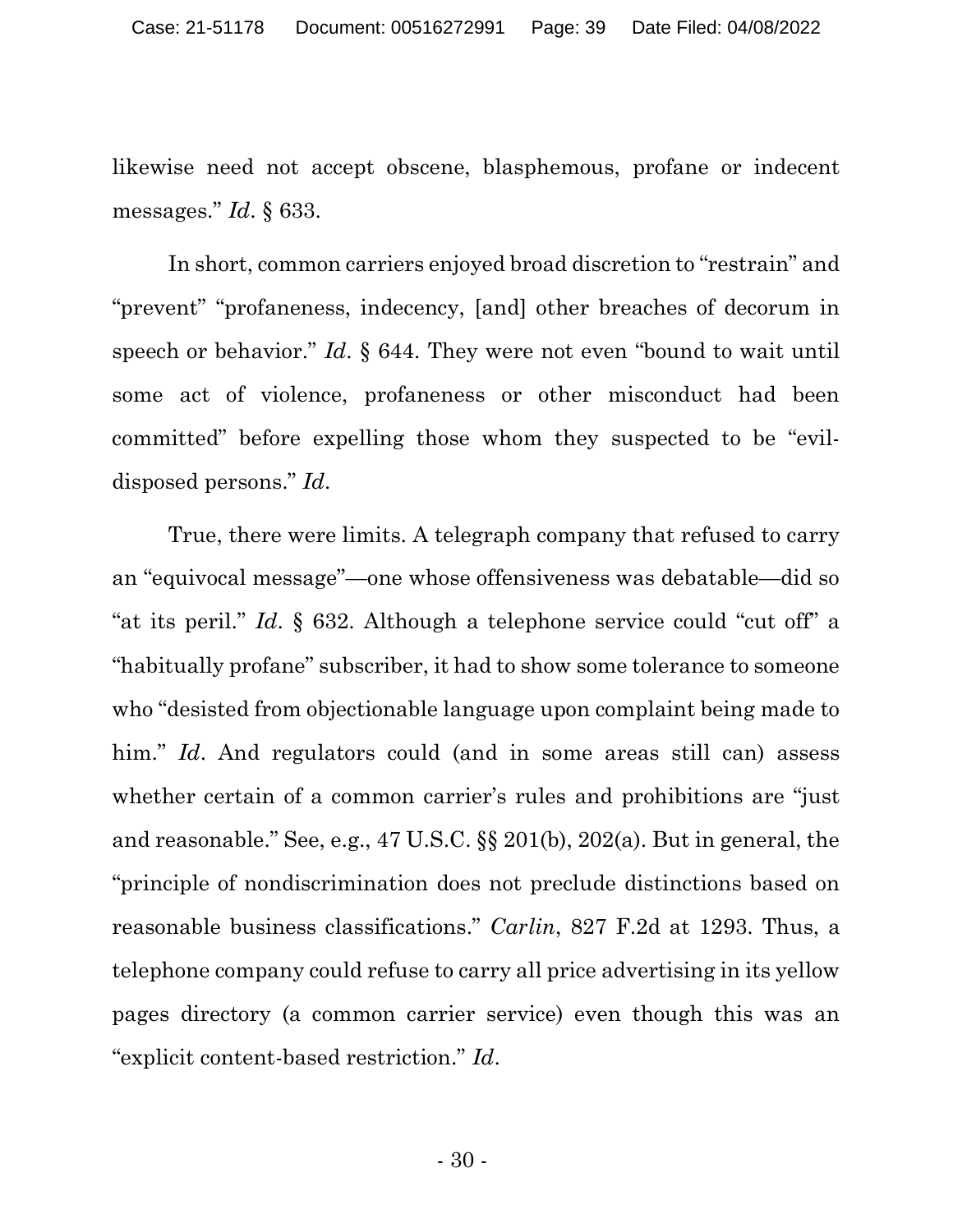Texas's attempt (see AOB 26) simply to "label" HB20 a "common carrier scheme" has "no real First Amendment consequences." ARB 36- 37 (quoting Denver Area Educ. Telecomms. Consortium v. FCC, 518 U.S. 727, 825 (1996) (Thomas, J., concurring in the judgment in part and dissenting in part)). But although a common carrier's First Amendment rights exist apart from its common-law powers over patrons' behavior, it still bears noting that, under those common-law rules, HB20 cannot qualify as a proper common-carriage law. Above all, a valid commoncarriage regulation would not bar social media from setting reasonable rules governing "indecent messages" or "disorderly guests." Wyman, supra, §§ 630, 633.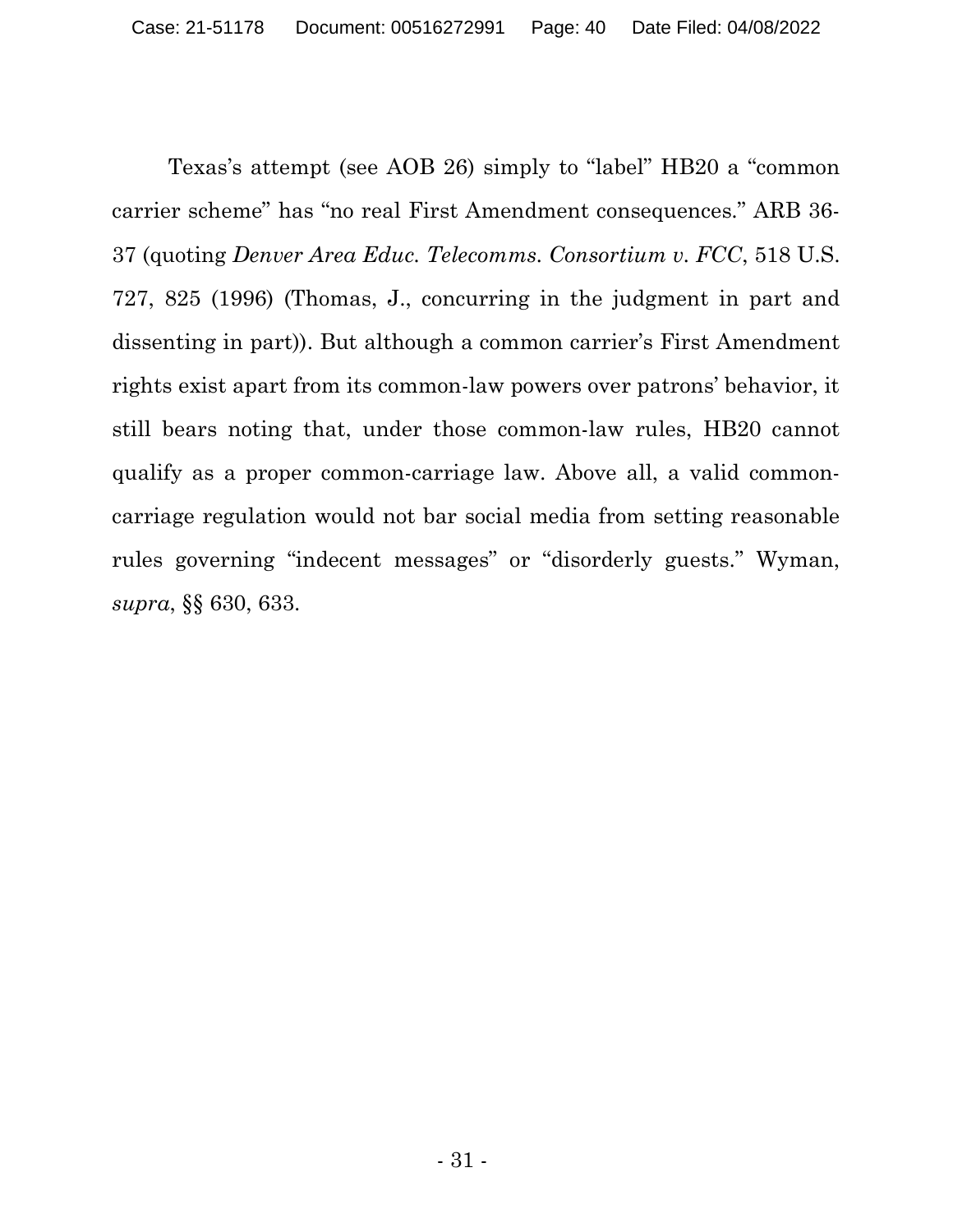## **CONCLUSION**

The district court's order granting a preliminary injunction should be affirmed.

April 8, 2022

Respectfully submitted,

Corbin K. Barthold Berin Szóka Ari Cohn **TECHFREEDOM** 110 Maryland Ave., NE, #205 Washington, DC 20002 (925) 788-6847 cbarthold@techfreedom.org Attorneys for Amicus Curiae TechFreedom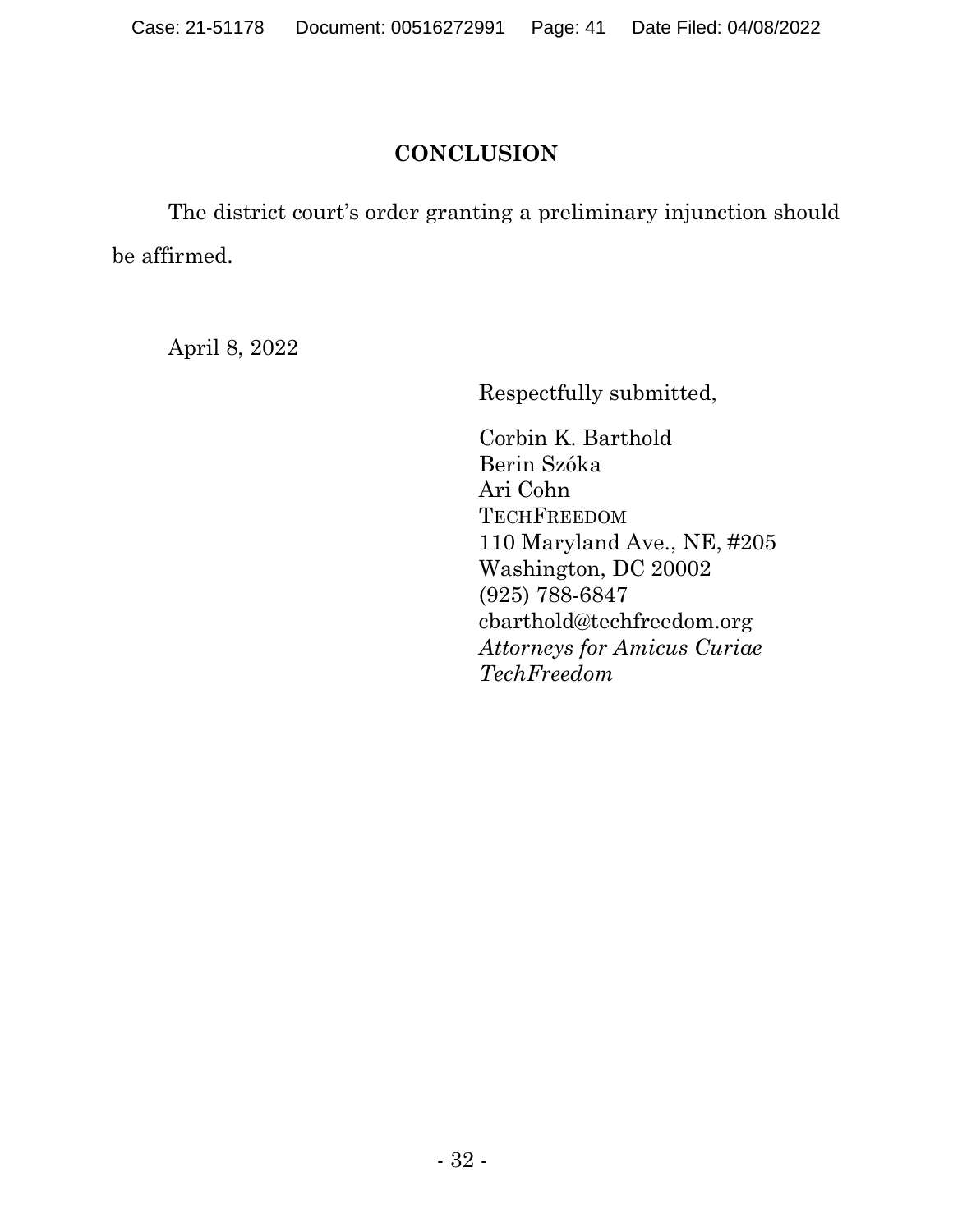### CERTIFICATE OF COMPLIANCE

I hereby certify:

This brief complies with the type-volume limits of Fed R. App. P. 29(a)(5) because it contains 6,422 words, excluding the parts exempted by Fed. R. App. P. 32(f).

This brief complies with the typeface requirements of Fed. R. App. P. 32(a)(5) and the type-style requirements of Fed. R. App. P. 32(a)(6) because it has been prepared in a proportionally spaced serif typeface, in 14-point font, using Microsoft Office 365.

/s/ Corbin K. Barthold